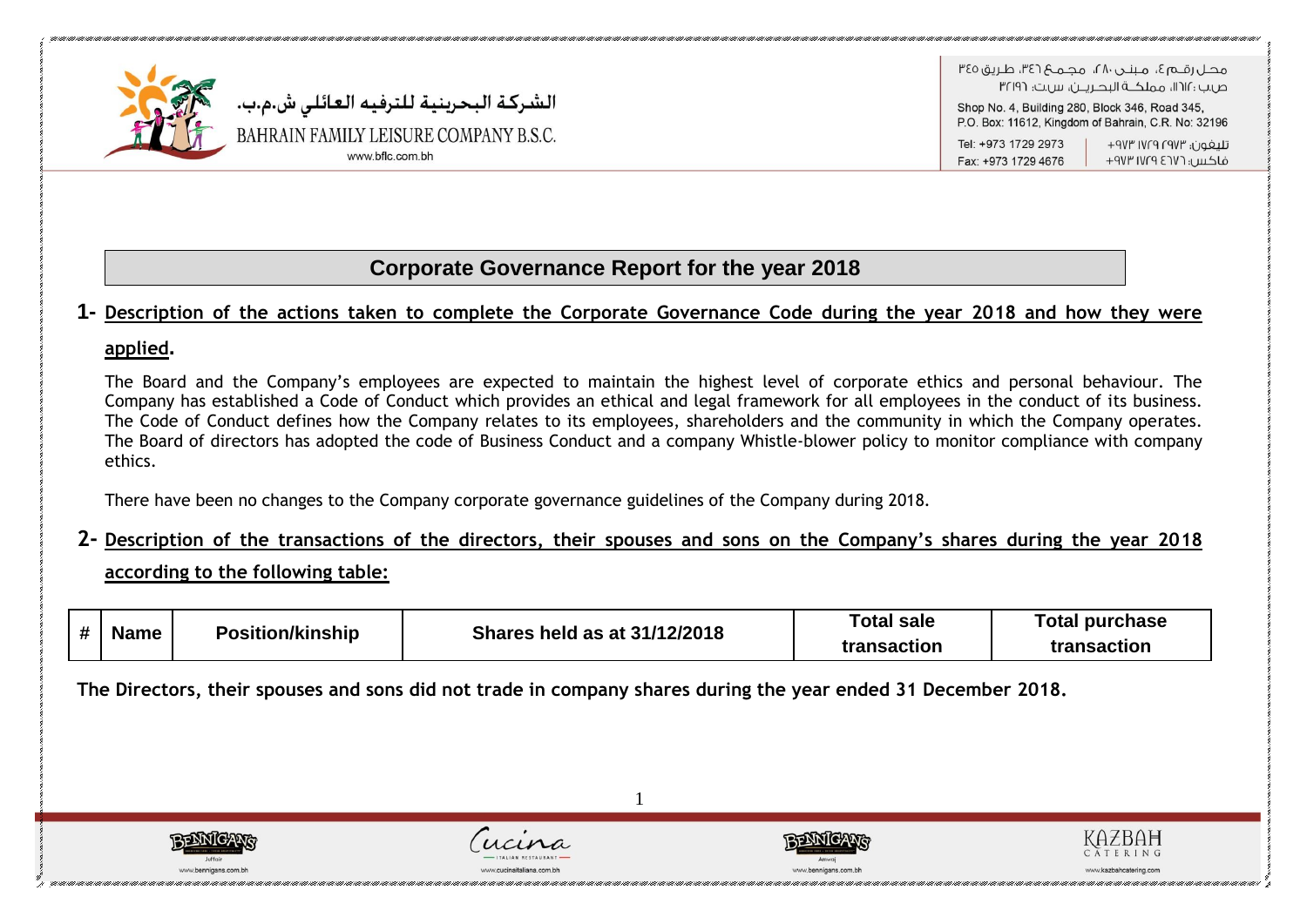

هجاراقيها ع، مينجر، ٢٨، مجميع ٣٤٦، طريق ٣٤٥ ص.ب : ١١٢١١، مملكــة البحـريــن، س.ت: ٣٢١٩٦

Shop No. 4, Building 280, Block 346, Road 345, P.O. Box: 11612, Kingdom of Bahrain, C.R. No: 32196

Tel: +973 1729 2973 Fax: +973 1729 4676

### تليغون؛ ١٧٢٩ ١٧٢٩ ٩٧٣+ فاكس: ١٧٢٦ ١٧٢٩ ٩٧٣

### **3- Composition of the Board:**

### **a. Description of the current Board composition according to the following table:**

### *The following table summarizes the information about the profession and business title & Composition of the current Board members;*

|                | Name of Board Member               | <b>Profession</b>                         | <b>Business Title</b>                  | Executive /<br>non-executive<br>independent / non-<br>independent | <b>Experience</b><br><i>in years</i> | Qualification                                                                    |
|----------------|------------------------------------|-------------------------------------------|----------------------------------------|-------------------------------------------------------------------|--------------------------------------|----------------------------------------------------------------------------------|
|                | Mr. Abdul Latif Khalid Al<br>Aujan | <b>Businessman</b>                        | Chairman                               | Non-executive /<br>Independent                                    | 49                                   | University Degree in Commerce -<br>England                                       |
| $\overline{2}$ | Mr. Garfield Jones                 | CEO - Gulf<br><b>Hotels Group</b>         | Vice-<br>Chairman/Managing<br>Director | Executive / Non-<br>independent                                   | 37                                   | <b>HCIMA Part B Professional</b><br>Qualification                                |
| $\mathbf{3}$   | Mr. Adel Salman Kanoo              | <b>Businessman</b>                        | Director                               | Non-executive /<br>Independent                                    | 34                                   | Master Degree in Business<br>Administration and MSC Air<br>Transport Management. |
| $\overline{4}$ | Mr. Bashar Mohd Alhasan            | <b>Businessman</b>                        | Director                               | Non-executive /<br>Independent                                    | 41                                   | Bachelor Degree - Economics                                                      |
| 5              | Mr. Sharif Mohd Ahmadi             | Businessman                               | Director                               | Non-executive /<br>Independent                                    | 41                                   | Bachelor Degree - Electrical<br>Engineering                                      |
| 6              | Mr. Ron Peters                     | Deputy CEO<br><b>Gulf Hotels</b><br>Group | Director                               | Executive / Non-<br>independent                                   | 38                                   | GSCE 5 MBA Higher W-set level 2                                                  |
| 7              | Mr. Suresh Surana                  | <b>CFO Gulf Hotels</b><br>Group           | Director                               | Executive / Non-<br>independent                                   | 39                                   | Commerce Graduate & Chartered<br>Accountant from India (ICAI)                    |







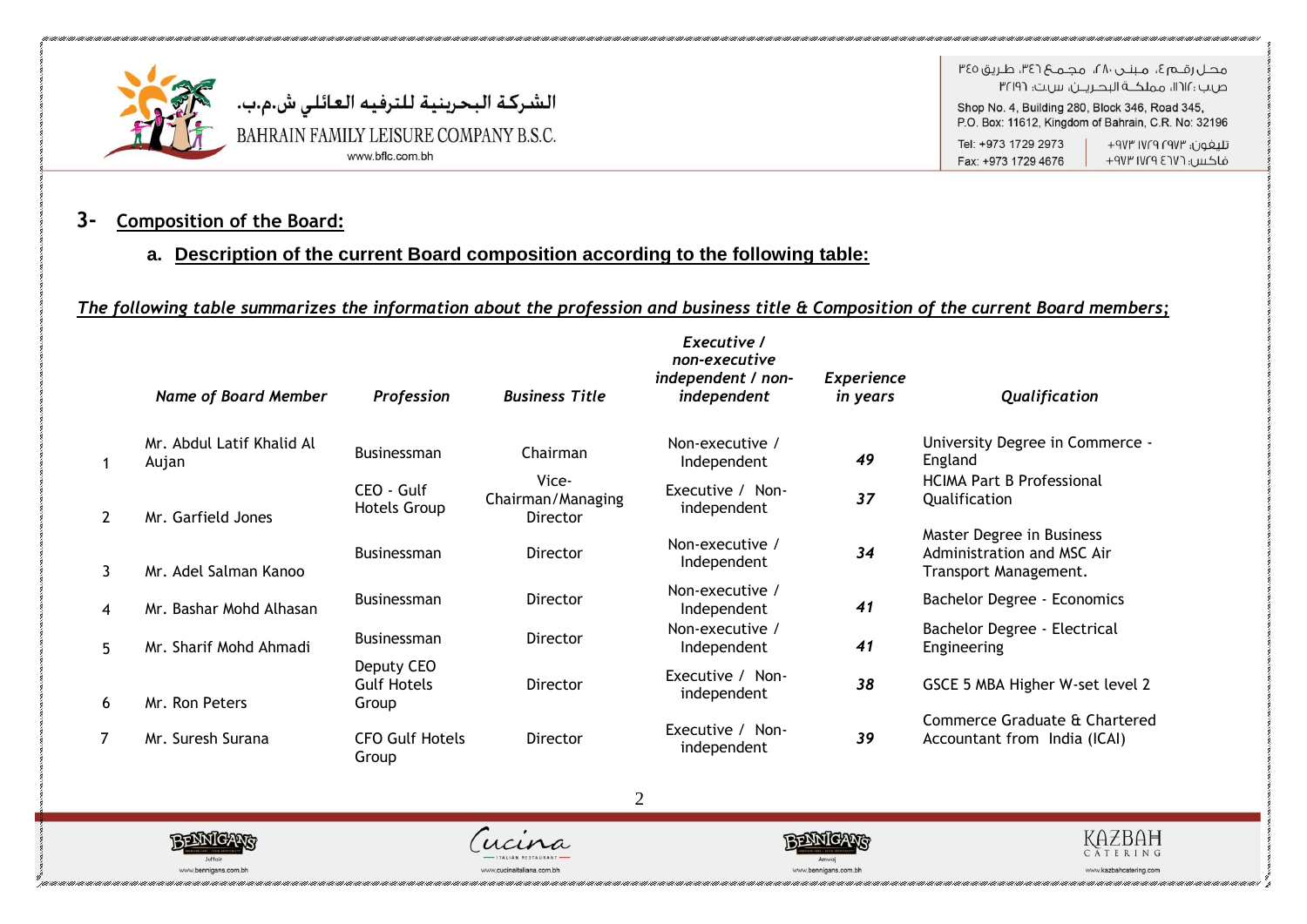

هجل رقبه ؟، منتجي ٢٨، محله؟ ٣٤٦، طريق ٣٤٥ ص.ب : ١١٢١١، مملكــة البحـريــن، س.ت: ٣٢١٩٦

Shop No. 4, Building 280, Block 346, Road 345, P.O. Box: 11612, Kingdom of Bahrain, C.R. No: 32196

Tel: +973 1729 2973 Fax: +973 1729 4676

تليفون؛ ١٧٢٩ ١٧٢٩ ٩٧٣+ فاكس: ١٧٢٦ ١٧٢٩ ٩٧٣

### The following table summarizes the information about the current Board members title, year of first election/appointment & number of years in the Board.

|                | Name                           | Title                                   | Nationality     | First Election/<br>Appointment<br>Date | Last Election/<br>Appointment<br>Date | Total number of<br>years in the Board<br>31-12-2018 | Dependent/<br>Independent     |
|----------------|--------------------------------|-----------------------------------------|-----------------|----------------------------------------|---------------------------------------|-----------------------------------------------------|-------------------------------|
| 1              | Mr. Abdul Latif Khalid A-Aujan | Chairman                                | <b>Bahraini</b> | 1994                                   | 21.03.2016                            | 24 Years                                            | Non-<br>Executive/Independent |
| $\overline{2}$ | Mr. Garfield Jones             | Vice Chairman /<br>Managing<br>Director | <b>British</b>  | 2012                                   | 21.03.2016                            | 6 Years                                             | Executive/Non<br>Independent  |
| $\overline{3}$ | Mr. Adel Salman Kanoo          | Director                                | <b>Bahraini</b> | 2000                                   | 21.03.2016                            | 18 Years                                            | Non-<br>Executive/Independent |
| 4              | Mr. Bashar Mohd Alhasan        | Director                                | <b>Bahraini</b> | 1997                                   | 21.03.2016                            | 21 Years                                            | Non-<br>Executive/Independent |
| 5              | Mr. Sharif Mohd Ahmadi         | Director                                | <b>Bahraini</b> | 2003                                   | 21.03.2016                            | 15 Years                                            | Non-<br>Executive/Independent |
| 6              | Mr. Ron Peters                 | Director                                | <b>British</b>  | 2017                                   | 31.07.2017                            | 1 Year                                              | Executive/Non<br>Independent  |
| $\overline{7}$ | Mr. Suresh Surana              | Director                                | Indian          | 2011                                   | 21.03.2016                            | 7 Years                                             | Executive/Non<br>Independent  |
|                |                                |                                         |                 | 3                                      |                                       |                                                     |                               |





ww.cucinaitaliana.com.bh



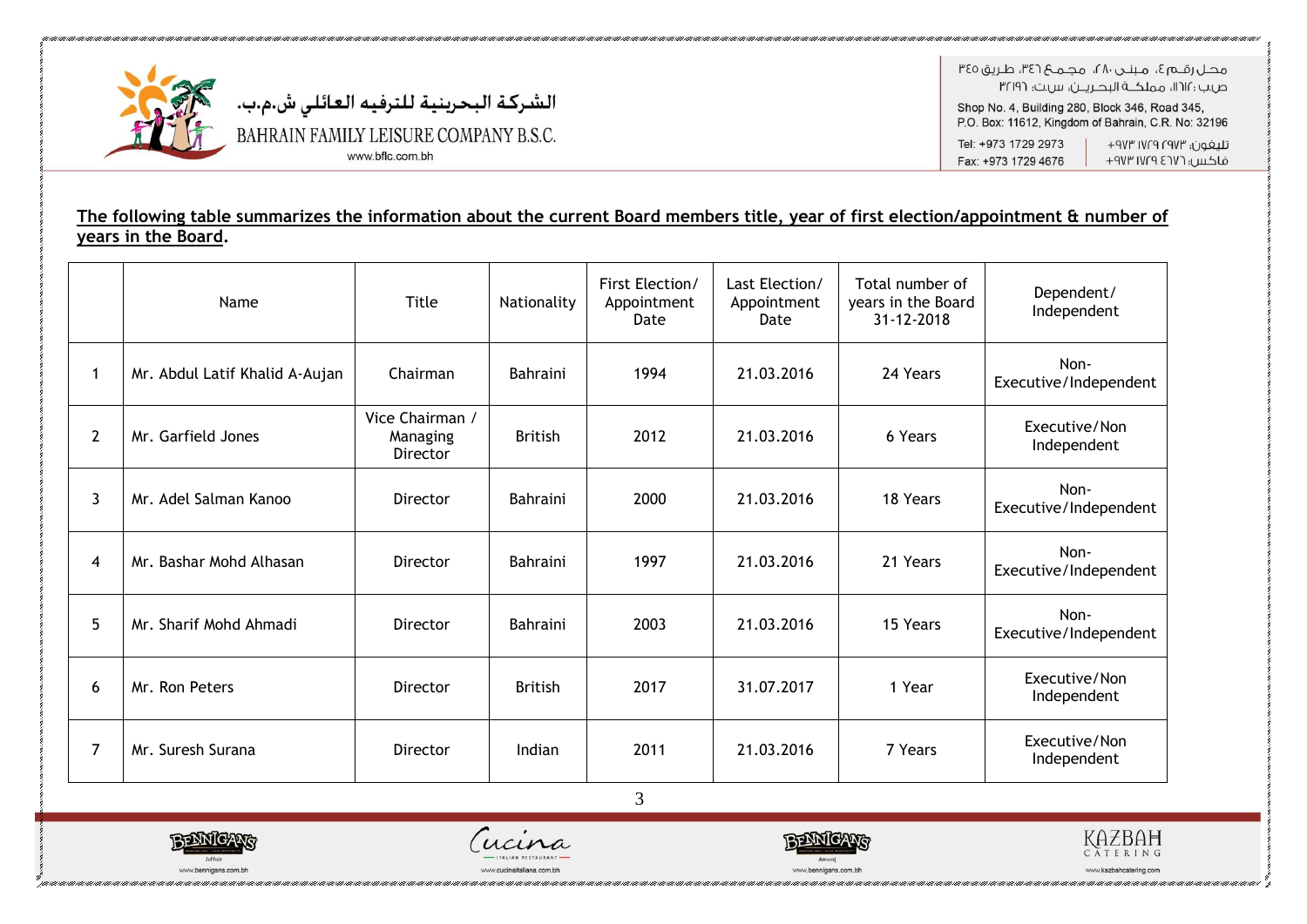

الشركة البحرينية للترفيه العائلي ش.م.ب.<br>BAHRAIN FAMILY LEISURE COMPANY B.S.C.<br>‱.bfic.com.bh

هجل رقبه ؟، منتدر ٢٨، محميم ٣٤٦، طريق ٣٤٥ ص.ب :١١٢١، مملكــة البحـريــن، س.ت: ٣٢١٩٦ Shop No. 4, Building 280, Block 346, Road 345,

P.O. Box: 11612, Kingdom of Bahrain, C.R. No: 32196

Tel: +973 1729 2973 Fax: +973 1729 4676

تليغون؛ ١٧٢٩ ١٧٢٩ ٩٧٣+ فاكس: ١٧٢٦ ١٧٢٩ ٩٧٣

| Name of board member            | Number of<br>Directorships in<br><b>Listed Companies</b> |
|---------------------------------|----------------------------------------------------------|
| Mr. Abdul Latif Khalid Al Aujan | one                                                      |
| Mr. Garfield Jones              | Nil                                                      |
| Mr. Adel Salman Kanoo           | Nil                                                      |
| Mr. Bashar Mohd Alhasan         | Nil                                                      |
| Mr. Sharif Mohd Ahmadi          | Nil                                                      |
| Mr. Ron Peters                  | Nil                                                      |
| Mr. Suresh Surana               | Nil                                                      |





 $\overline{4}$ 



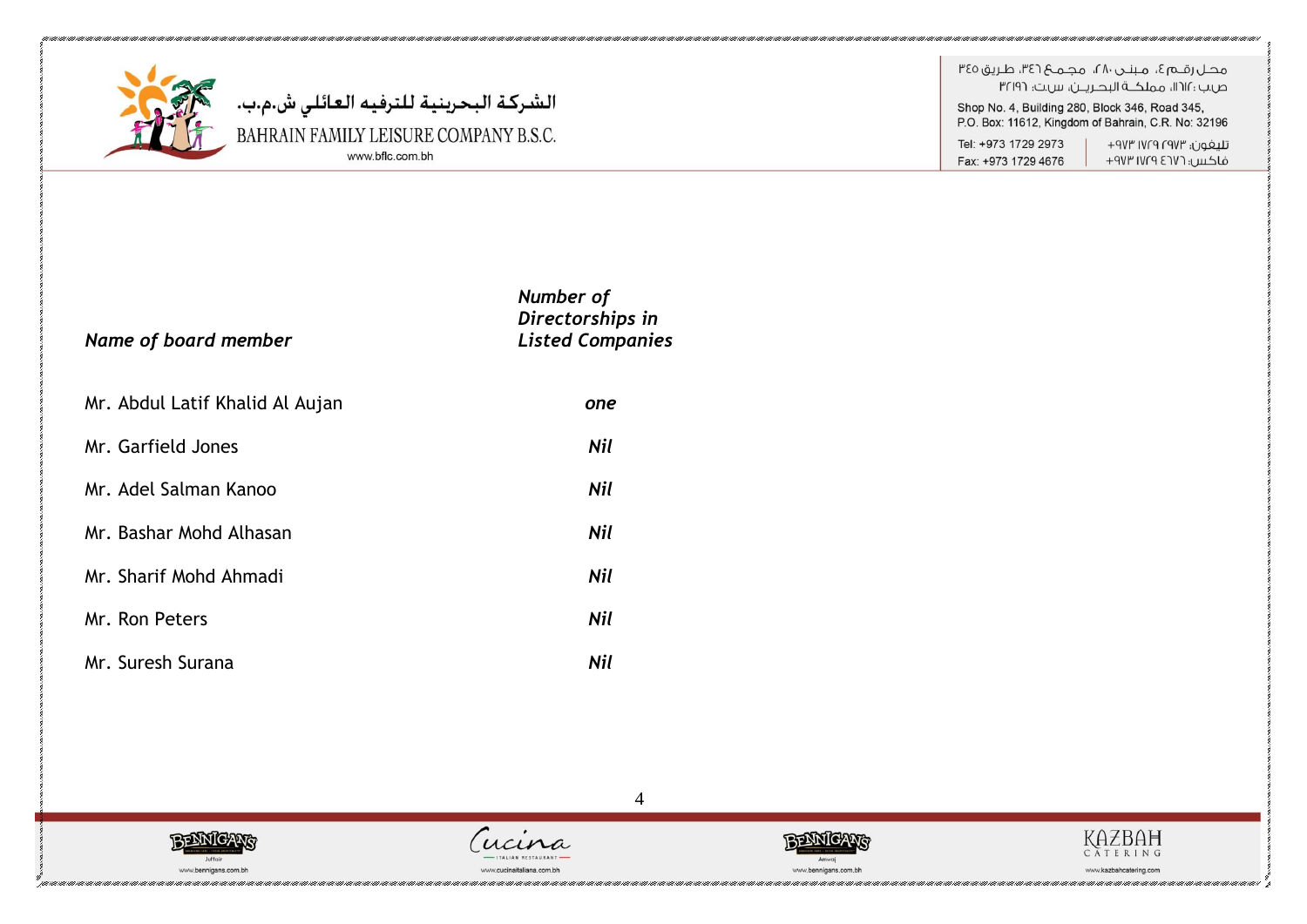

الشركة البحرينية للترفيه العائلي ش.م.ب. BAHRAIN FAMILY LEISURE COMPANY B.S.C. www.bflc.com.bh

هجاراقيه آه الجمهورين ١٨٠، محموم ١٣٤٦، طريق ٣٤٥ ص.ب :١٢١٢، مملكــة البحـريــن، س.ت: ٣٢١٩٦

Shop No. 4, Building 280, Block 346, Road 345, P.O. Box: 11612, Kingdom of Bahrain, C.R. No: 32196

Tel: +973 1729 2973 تليغون؛ ١٧٢٩ ١٧٢٩ ٩٧٣+ فاكس: ١٧٢٩ ١٧٢٩ ٩٧٣ Fax: +973 1729 4676

**b)** 

### **1. Total remunerations paid to the directors for the year 2017 is BD 55,450/-**

- **2. The proposed total remunerations to be paid to the directors for the year 2018 is nil, which will be presented at the annual general meeting for approval**
- **3. Description of the sitting fee paid to the Board amounted to BD 14,100 during the year as a basic fee. Below table shows individual Directors fee payment.**

| <b>SI</b><br>No. | <b>Name of Directors</b>               | <b>Total Meeting</b> | No of<br>Attendance in<br>person | <b>Total Amount</b><br><b>BHD</b> |
|------------------|----------------------------------------|----------------------|----------------------------------|-----------------------------------|
| 1                | Abdul Latif Khalid Al Aujan            | 5                    | 5                                | 2,700.000                         |
| $\overline{2}$   | <b>Garfield Jones</b>                  | 5                    | 5                                | 2,200.000                         |
| 3                | Adel Salman Kanoo                      | 5                    | 4                                | 1,700.000                         |
| 4                | <b>Bashar Mohd Alhasan</b>             | 5                    | 5                                | 2,200.000                         |
| 5                | <b>Sharif Mohd Ahmadi</b>              | 5                    | 4                                | 1,700.000                         |
| 6                | <b>Ronald Peters</b>                   | 5                    | 4                                | 1,800.000                         |
| 7                | <b>Suresh Surana</b>                   | 5                    | 4                                | 1,800.000                         |
|                  | <b>Total Amount Paid - Sitting Fee</b> |                      |                                  | 14,100.000                        |







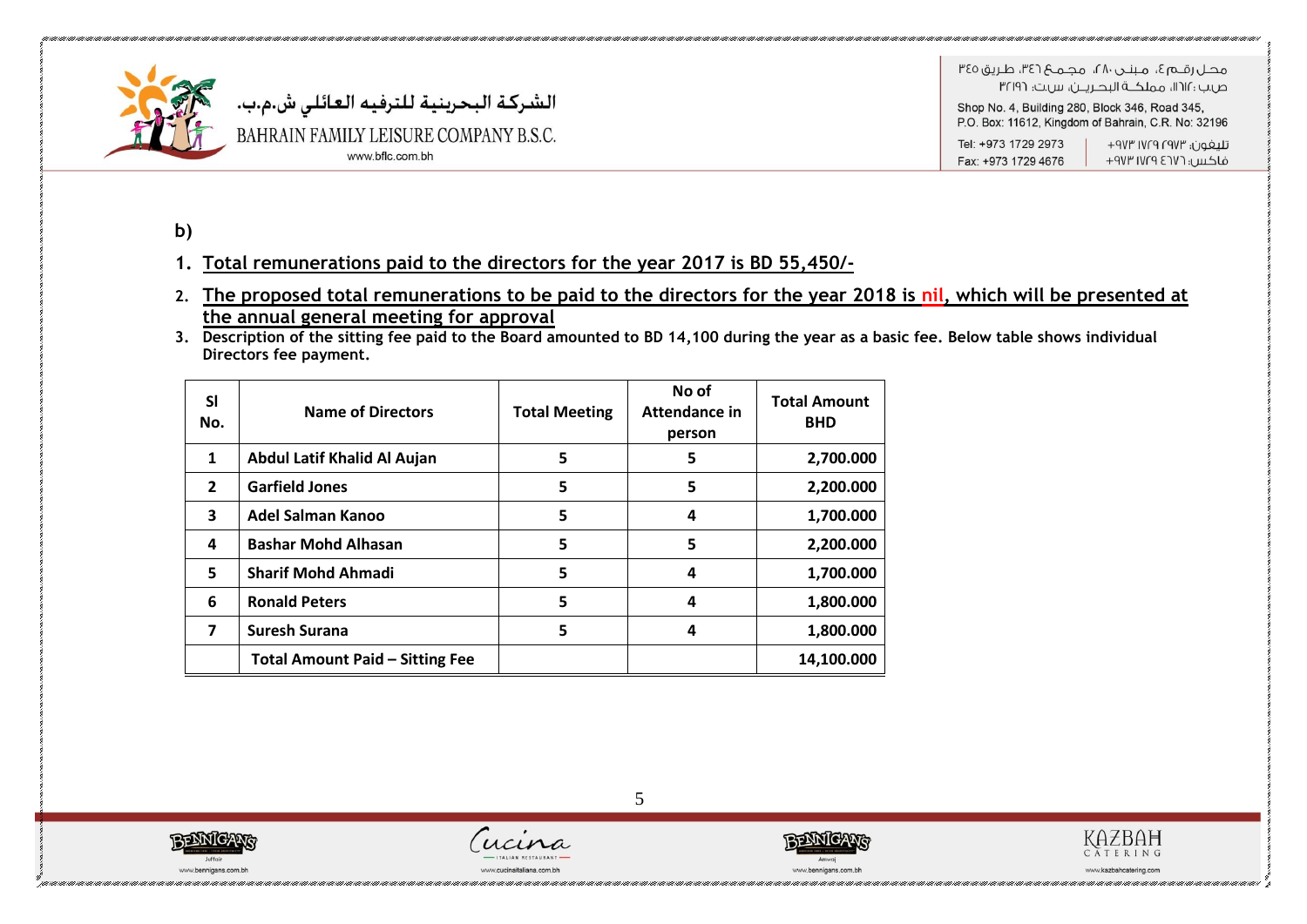

ص بن : ١٢١٢، مملكــة البدريـــر بن س بت: ٣٢١٩٦ Shop No. 4, Building 280, Block 346, Road 345, P.O. Box: 11612, Kingdom of Bahrain, C.R. No: 32196 Tel: +973 1729 2973 تلىفون؛ ١٧٢٣ ١٧٢٩ ٩٧٣

Fax: +973 1729 4676 فاكس: ١٧٢٦ ١٧٢٩ ٩٧٣

### **c) Number and dates of the Board's meetings held during the financial year 2018, in addition to the number of times directors attended in**

#### **person.**

|              | <b>Names of Directors Present</b> | 14-Feb | $14$ -May | $31 -$ Jul | $28 - Aug$ | $28 - Nov$ |
|--------------|-----------------------------------|--------|-----------|------------|------------|------------|
|              | Mr. Abdul Latif Khalid Al Aujan   |        |           |            |            |            |
| $\mathbf{2}$ | Mr. Garfield Jones                |        |           |            |            |            |
| 3            | Mr. Adel Salman Kanoo             |        |           |            |            |            |
| 4            | Mr. Bashar Mohd Alhasan           |        |           |            |            |            |
| 5            | Mr. Sharif Mohd Ahmadi            | X      |           |            |            |            |
| 6            | Mr. Ron Peters                    |        |           |            |            |            |
|              | Mr. Suresh Surana                 |        |           |            |            |            |

### **d) Description of the Board's duties and competences carried out on its behalf by the Executive Management by delegation of**

### **authority, specifying the duration and validity of the delegation.**

### **Board and Directors' Responsibilities**

The Board of Directors is accountable to shareholders for the proper and prudent investment and preservation of Shareholder interests. The Board's role and responsibilities include but not limited to:

- Monitoring the overall business performance
- Monitoring management performance and succession plan for senior management
- Monitoring conflicts of interest and preventing abusive related party transactions
- Accurate preparation of the end of year financial statements
- Convening and preparing the Shareholders' meeting
- Recommend dividend payable to Shareholders and ensure its execution





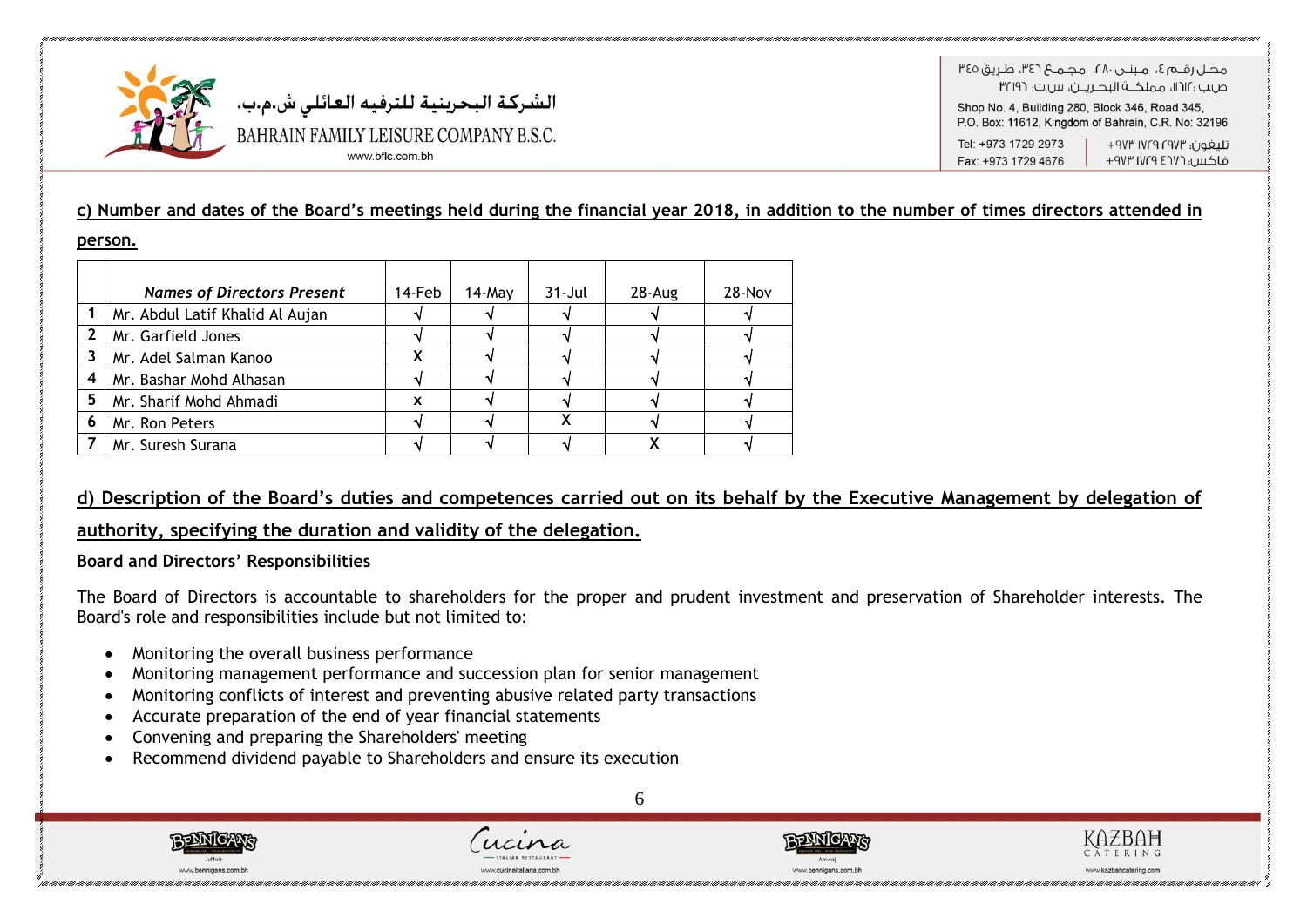

Shop No. 4, Building 280, Block 346, Road 345, P.O. Box: 11612, Kingdom of Bahrain, C.R. No: 32196

Tel: +973 1729 2973 تلىفون؛ ١٧٢٣ ١٧٢٩ ٩٧٣ Fax: +973 1729 4676 فاكس: ١٧٢٦ ١٧٢٩ ٩٧٣

- Adapt, implement and monitor compliance with the company's code of ethics
- Review the company's objectives and policies relating to social responsibilities
- Select, interview and appoint General Manager and other selected members of the executive management

In this respect, the Directors remain individually and collectively responsible for performing all Board of Director's tasks.

Election/re-election of Board takes place every three years at the meeting of the Shareholders. Termination of a Board member's mandate at the meeting usually occurs by dismissal of the shareholders or by the member's resignation from the Board of Directors.

7

### **Material transactions requiring board approval**

The following material transactions require board review, evaluation and approval:

- The company strategy
- The annual budget
- Major resource allocations and capital investments
- Management responsibilities and training, development and succession plan for Senior Management.







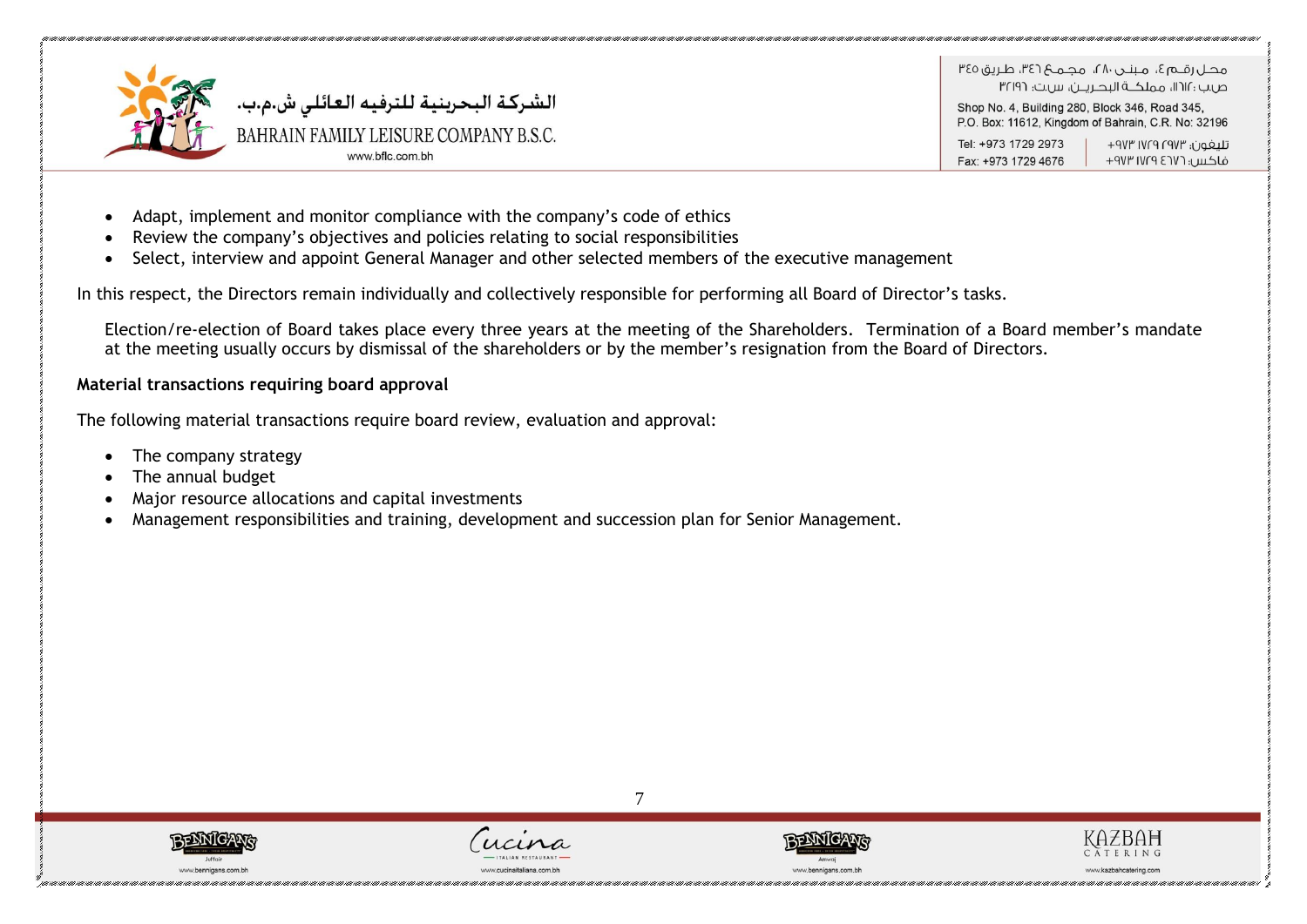

Tel: +973 1729 2973 تلىفون؛ ١٧٢٣ ١٧٢٩ ٩٧٣ فاكس، ١٧٢٦ ١٧٢٩ ٩٧٣ Fax: +973 1729 4676

### **e) Details of transactions with related parties (stakeholders), indicating the nature of relationship and type of transaction.**

Parties are considered to be related if one party has the ability to control the other party or exercise significant influence over the other party in making financial and operating decisions. Related parties include the major shareholders, directors, key management personnel and their close family members and such other companies over which the Company or its major shareholders, directors, key management personnel and their close family members can exercise significant influence or can be significantly influenced by those parties. Transactions with the related parties are authorized by the management and are on arm's length basis.

### **Transactions with related parties are as follows:**

|                  | Related party    |                                                                               | Year ended<br>31 December | Year ended<br>31<br>December |
|------------------|------------------|-------------------------------------------------------------------------------|---------------------------|------------------------------|
| Related party    |                  | relationship Type of transaction                                              | 2018                      | 2017                         |
| <b>Directors</b> | <b>Directors</b> | Attendance fees for<br>attending Board<br>meetings<br>Directors remuneration* | 27,650<br>55,450          | 33,750                       |
|                  |                  |                                                                               | 83,100                    | 33,750                       |







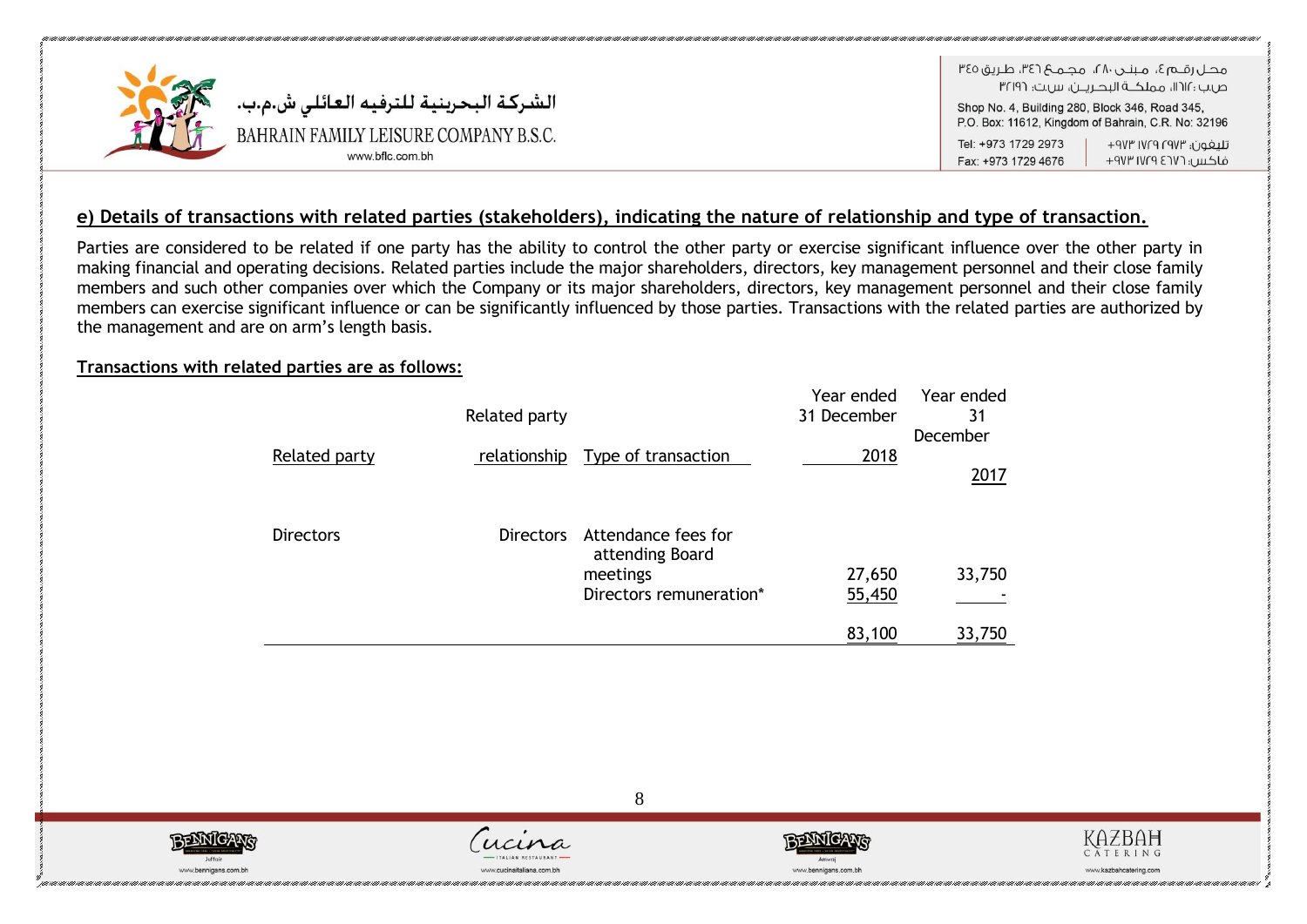

الشركة البحرينية للترفيه العائلي ش.م.ب. BAHRAIN FAMILY LEISURE COMPANY B.S.C. www.bflc.com.bh

هجاراقيها ع، مينجر، ٢٨، مجميع ٣٤٦، طريق ٣٤٥ ص.ب : ١١٢١١، مملكــة البحـريــن، س.ت: ٣٢١٩٦

Shop No. 4, Building 280, Block 346, Road 345, P.O. Box: 11612, Kingdom of Bahrain, C.R. No: 32196

Tel: +973 1729 2973 Fax: +973 1729 4676

تليفون؛ ١٧٢٩ ١٧٢٩ ٩٧٣+ فاكس: ١٧٢٦ ١٧٢٩ ٩٧٣

| Key<br>management** |             | Key management Salaries and other short-<br>personnel term benefits |        |        |
|---------------------|-------------|---------------------------------------------------------------------|--------|--------|
| personnel           |             |                                                                     | 58,216 | 58,216 |
| <b>Gulf Hotel</b>   | Shareholder | AGM meeting hall rent                                               |        |        |
| Group               |             | etc.                                                                | 1,188  | 1,214  |
|                     |             | Staff expenses                                                      | 3,929  | 276    |
| Abdul Latif Al      |             |                                                                     |        |        |
| Aujan Food          | Common      |                                                                     |        |        |
| International       |             | Shareholder Purchase of food items                                  | 16,218 | 12,178 |
| <b>Bahrain Gas</b>  | Common      |                                                                     |        |        |
| W.L.L.              | Shareholder | Purchase of cooking gas                                             | 6,533  | 4,176  |

\* An amount of BD 55,400 has been accrued and expensed as directors' remuneration in 2018, relating to the year ended 31 December 2017.

\*\* Key management personnel are those staff members who have authority and responsibility for planning, directing and controlling the activities of the Company.







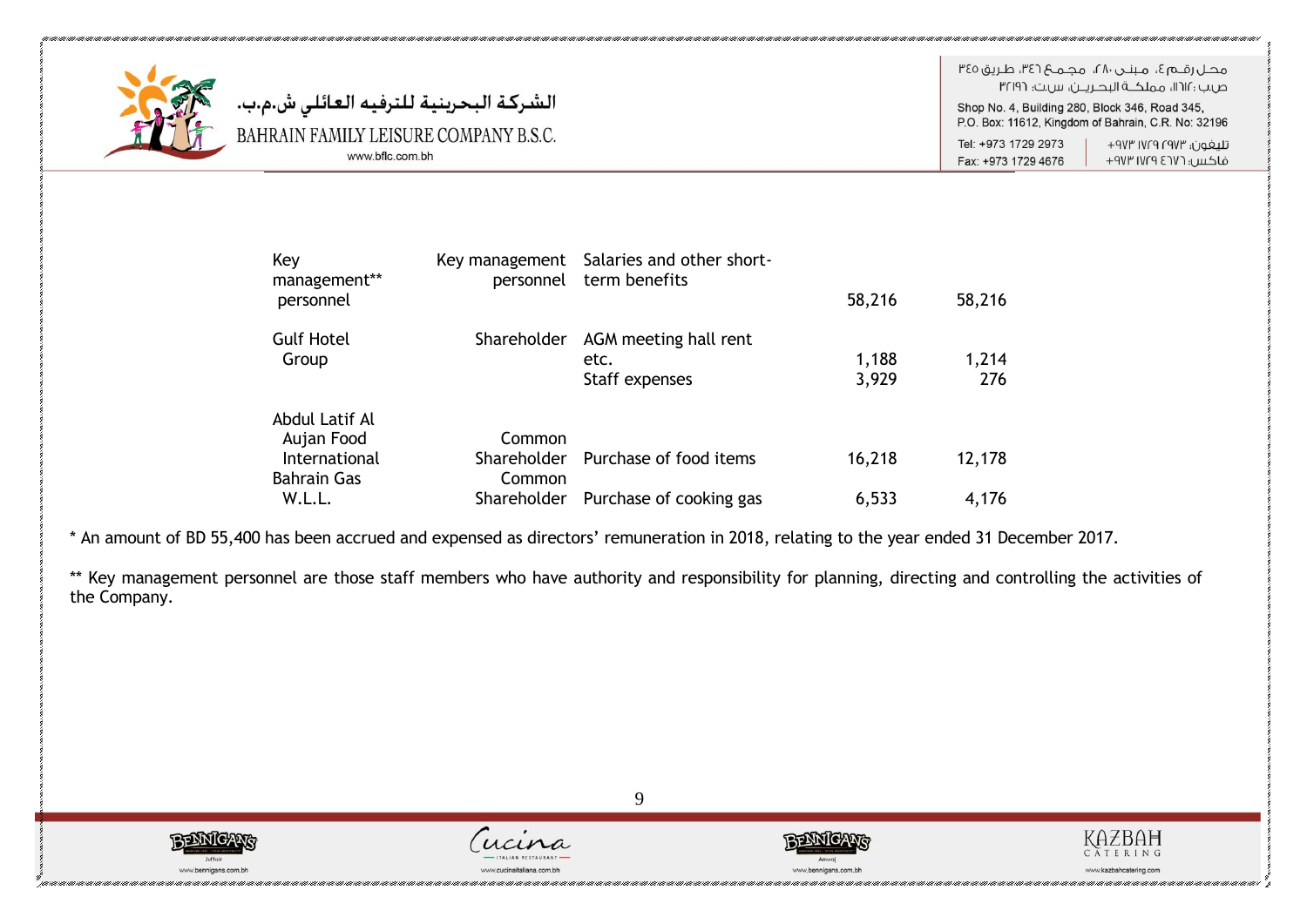

الشركــة البحرينيــة لـلترفيــه الـعـائلـي ش.م.ب.<br>.BAHRAIN FAMILY LEISURE COMPANY B.S.C www.bflc.com.bh

Fax: +973 1729 4676

## فاكس: ١٧٢٦ ١٧٢٩ ٩٧٣

### A summary of related party balances as on 31<sup>st</sup> December, 2018 is as follows:

|                                         | Related party         | 31 December | 31<br>December |
|-----------------------------------------|-----------------------|-------------|----------------|
|                                         | relationship          | 2018        | 2017           |
| Amounts due to related parties (Note15) |                       |             |                |
| Gulf Hotels Group B.S.C.                | Shareholder<br>Common | 254         | 297            |
| Abdul Latif Al Aujan Food International | Shareholder<br>Common | 4,072       | 2,164          |
| Bahrain Gas W.L.L.                      | Shareholder           | 391         | 550            |
|                                         |                       | 4,717       | 3,011          |







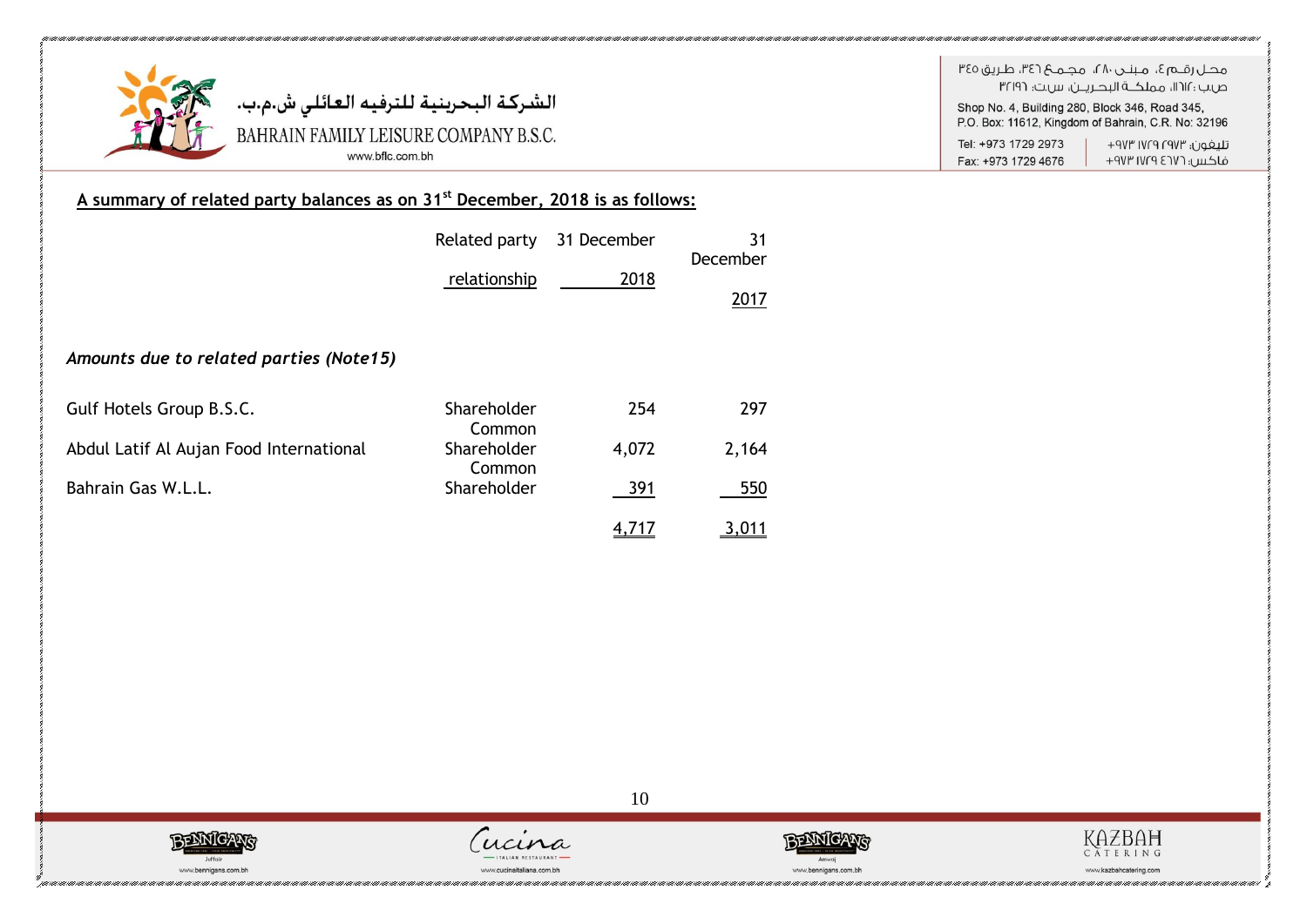

Fax: +973 1729 4676 فاكس؛ ١٧٢٦ ١٧٢٩ ٩٧٣

#### **f) The Company's organizational structure, including the first and second grades at a minimum and including the Company's general manager and/or chief**

**executive officer, deputy general manager and managers.**

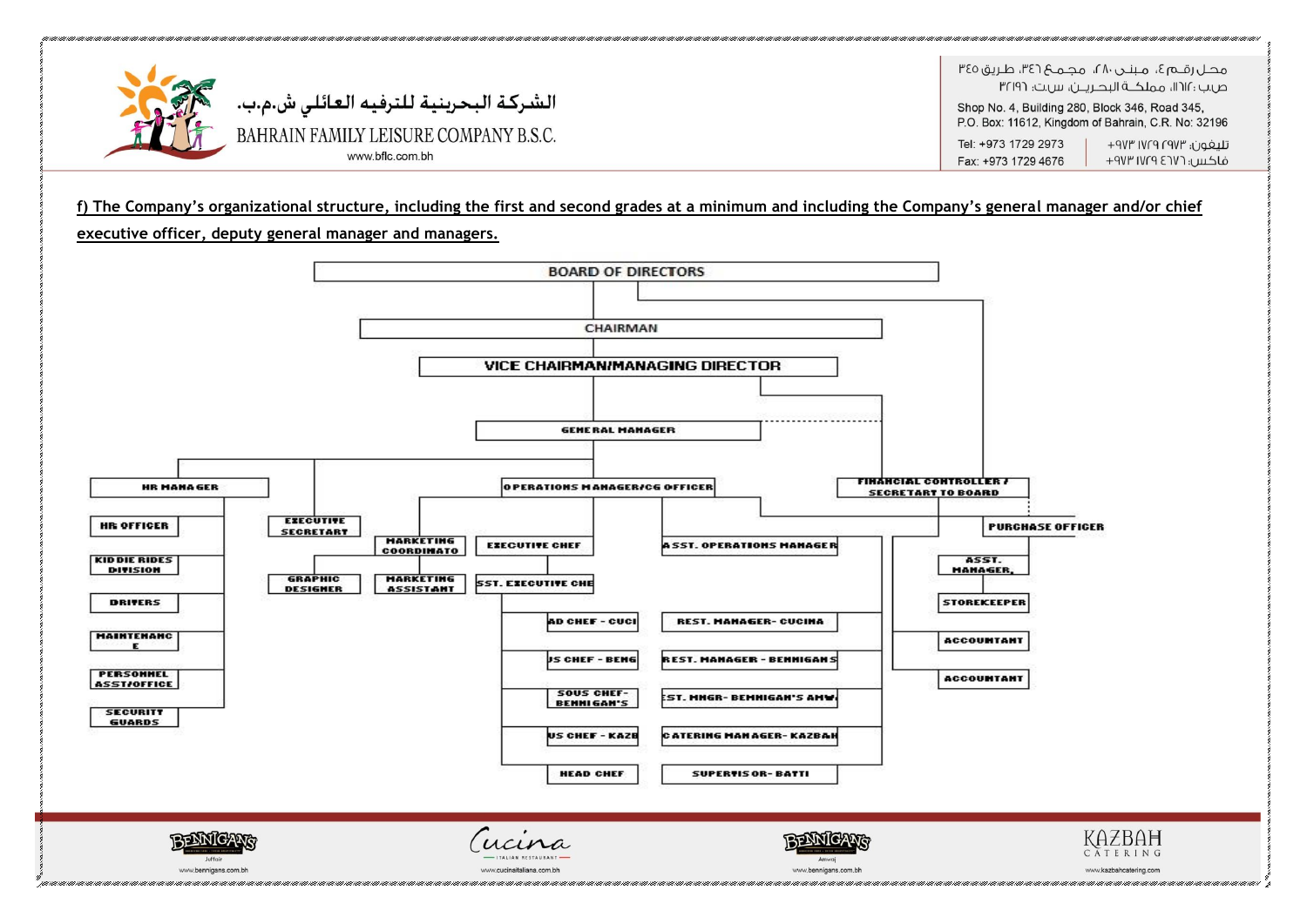

**g) Total remunerations paid to the key executive officers (the top five employees), including salaries, benefits, allowances, increases, stock options, end-of-service benefits, pensions, etc.**

12

| Name of<br><b>Executive</b> |                                |                | <b>Business</b> |                   |
|-----------------------------|--------------------------------|----------------|-----------------|-------------------|
| <b>Member</b>               | <b>Designation</b>             | Profession     | <b>Title</b>    | <b>Experience</b> |
| Mr. Ibrahim Abdo            | General<br>Manager             | Administration | GМ              | 23                |
| Mr. K T Pauly               | <b>Financial</b><br>Controller | Administration | FC.             | 35                |

**The total remuneration paid to the executive management amounted to BD 58,216/-.** 







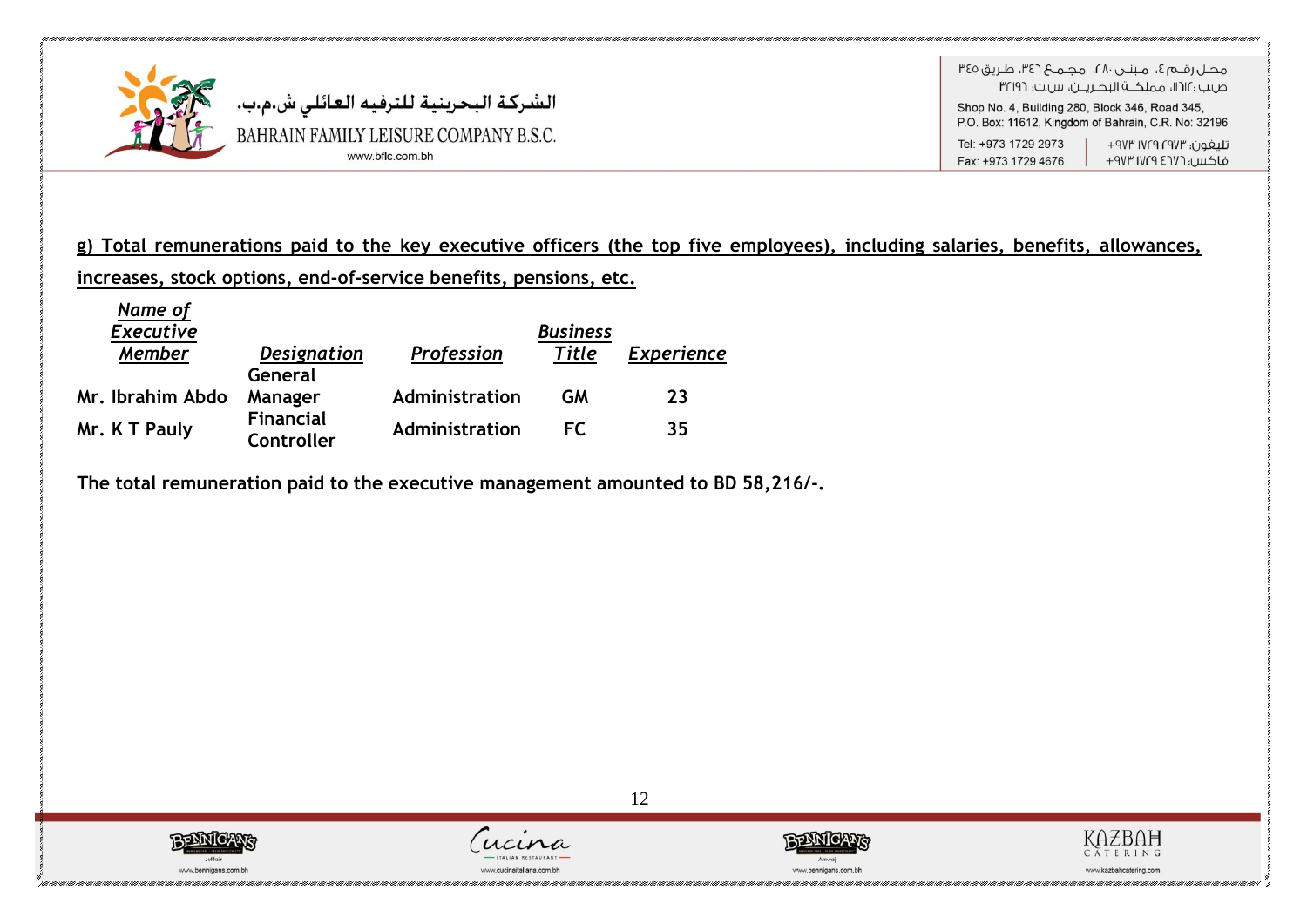

Shop No. 4, Building 280, Block 346, Road 345, P.O. Box: 11612, Kingdom of Bahrain, C.R. No: 32196

Tel: +973 1729 2973 تليفون؛ ١٧٢٩ ١٧٢٩ ٩٧٣+ فاكس: ١٧٢٩ ١٧٢٩ ٩٧٣ Fax: +973 1729 4676

### **4. External Auditors:**

- a. Providing shareholders with the auditor's profile and overview of its professional performance.
- b. Fees and charges for the audit or services provided by the external auditor during the year 20XX, in addition to a description of the auditor's years of service as the Company's external auditor. According to the following table:

| Name of the Audit Firm                                                                                                   | <b>BDO</b>                                                                                                                                  |
|--------------------------------------------------------------------------------------------------------------------------|---------------------------------------------------------------------------------------------------------------------------------------------|
| Years of Service as the Company's external Auditor                                                                       | <b>Since 2002, 17 years</b>                                                                                                                 |
| Name of the partner in charge of the Company's audit                                                                     | <b>Mr. Arshad Gadit</b>                                                                                                                     |
| The partner's years of service as the partner in charge of the Company's<br>audit                                        | Six years                                                                                                                                   |
| Total Audit fees for the financial statements for the year 2018 (in BD)                                                  | The information will be kept at corporate<br>office as confidential and will produce on<br>request after approval of Board of<br>Directors. |
| Other special fees and charges for non-audit services other than auditing<br>the financial statements for the year 2018. | <b>Nil</b>                                                                                                                                  |







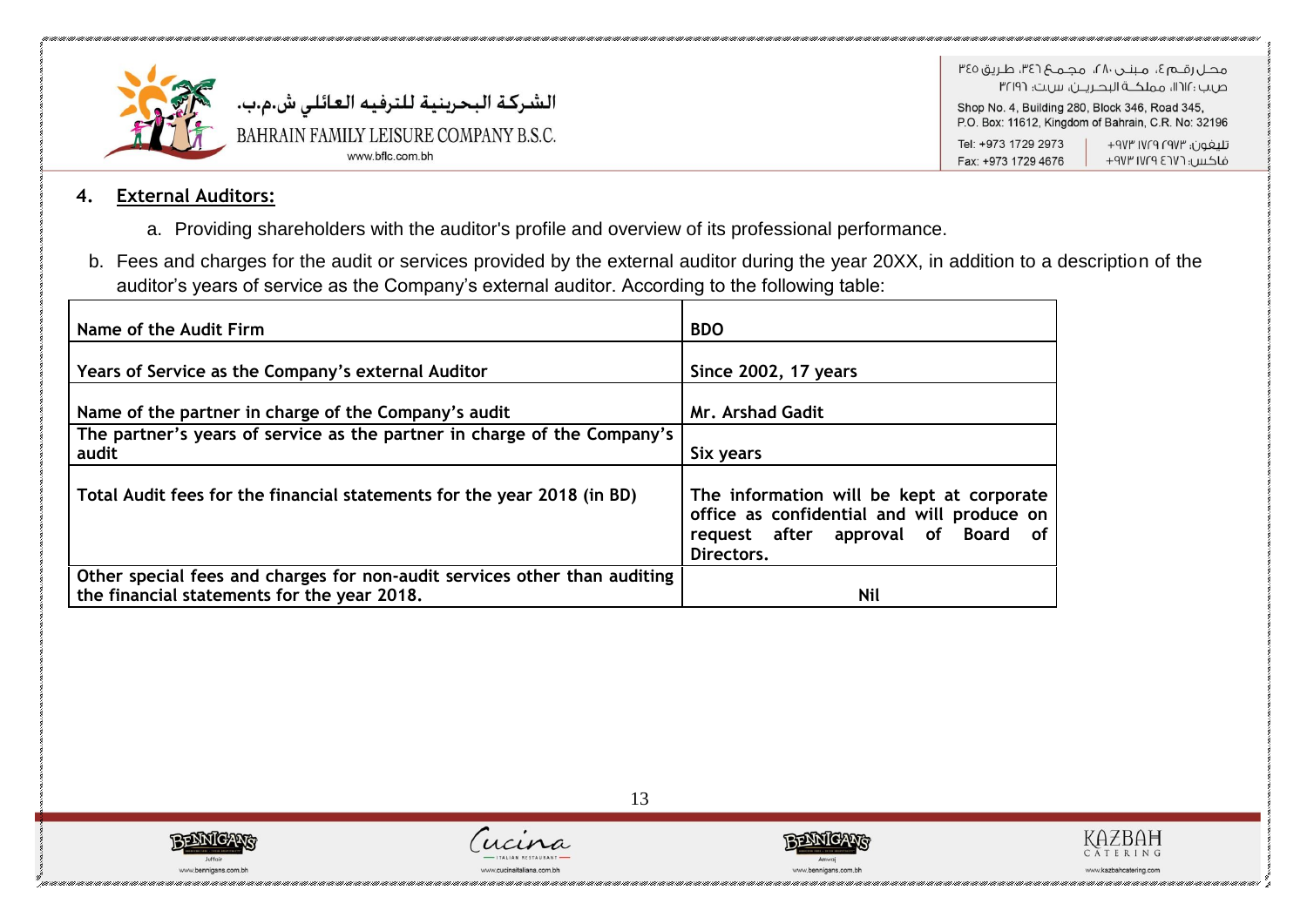

هجاراقيها آه برينين ۱۸۰، محلوب ۱۳۶۲، طريق ۳٤٥ ص.ب : ١٢١٢، مملكــة البحـريــن، س.ت: ٣٢١٩٦

Shop No. 4, Building 280, Block 346, Road 345, P.O. Box: 11612, Kingdom of Bahrain, C.R. No: 32196

Tel: +973 1729 2973 Fax: +973 1729 4676

تليغون؛ ١٧٢٩ ١٧٢٩ ٩٧٣+ فاكس: ١٧٢٩ ١٧٢٩ ٩٧٣

### **5. Audit Committee:**

### **a) Names, competences and duties of the audit committee's members.**

| .Audit<br>Committee | Reviews the internal audit<br>program and internal control<br>system, considers major         | Mr. Suresh Surana  | Executive / Non Independent                         |
|---------------------|-----------------------------------------------------------------------------------------------|--------------------|-----------------------------------------------------|
|                     | findings of internal audit<br>reviews, investigations and                                     |                    | Mr. Bashar Mohd Alhasan Non-Executive / Independent |
|                     | managements response.<br>Ensures coordination among<br>the internal and external<br>auditors. | Mr. Garfield Jones | Executive / Non Independent                         |

b) **Number and dates of meetings held by the audit committee during the year to discuss issues related to financial statements and any other matters and the number of times members attended the meetings in person**

|                         | 11 - Februarv | 13 - Mav | - 30 - Julv | 31 - October |
|-------------------------|---------------|----------|-------------|--------------|
| Mr. Suresh Surana       | N             |          |             | N            |
| Mr. Bashar Mohd Alhasan | N             |          |             | N            |
| Mr. Garfield Jones      | N             |          |             |              |

**Total remuneration paid to the Audit Committee members during 2018 amounted to BD 3,800/- as basic fee. Below table shows individual Members fee payment.**

| SI No.         | <b>Name of Directors</b>               | <b>Total</b><br><b>Meeting</b> | No of Attendance in<br>person | Amount |
|----------------|----------------------------------------|--------------------------------|-------------------------------|--------|
|                | <b>Suresh Surana</b>                   |                                |                               | 1,400  |
| $\overline{2}$ | <b>Bashar Mohd Alhasan</b>             |                                | 4                             | 1,200  |
| 3              | <b>Garfield Jones</b>                  |                                |                               | 1,200  |
|                | <b>Total Amount Paid - Sitting Fee</b> |                                |                               | 3,800  |





 $ucin$ 



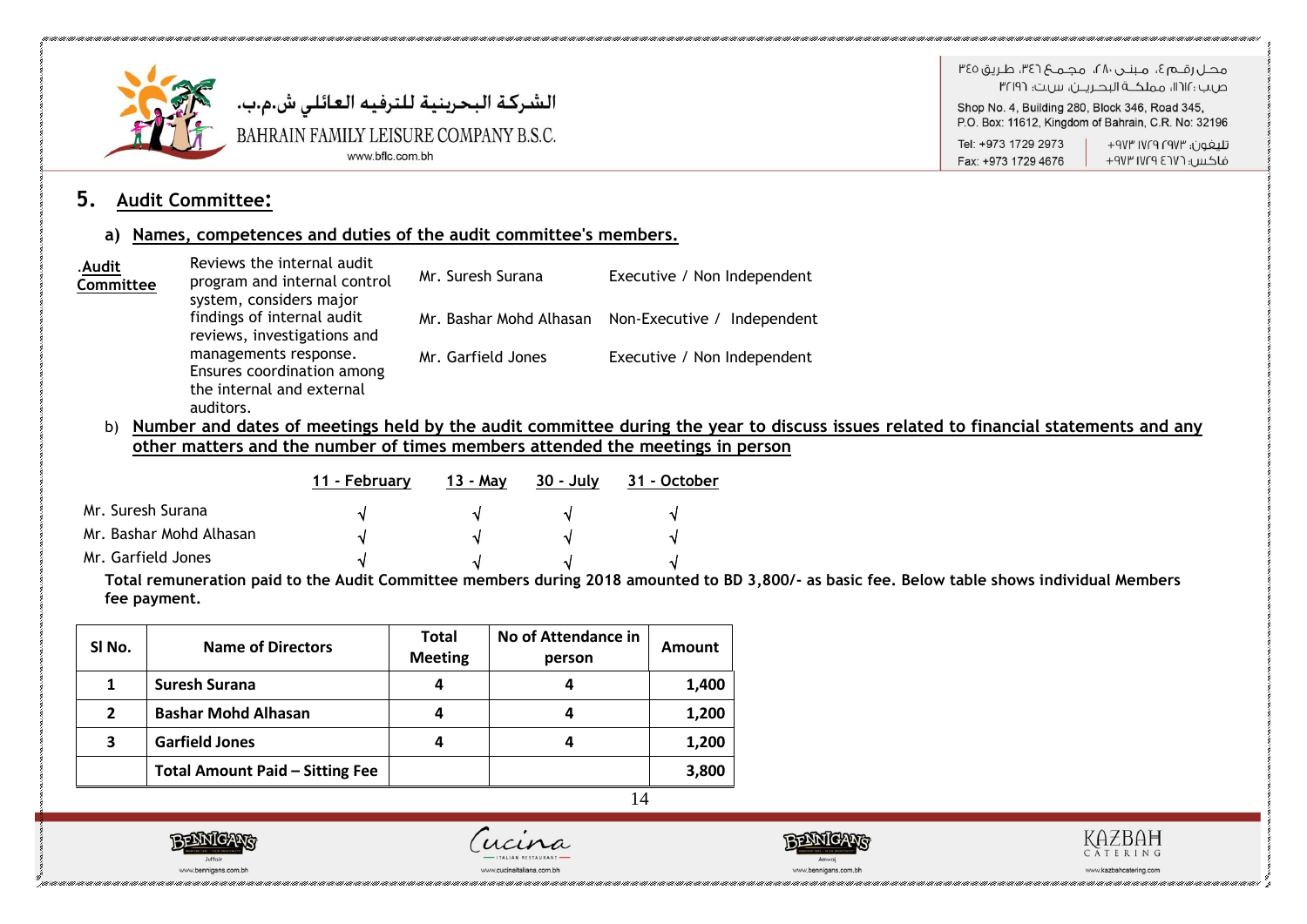

# الشركــة البحرينيــة لـلترفيــه الـعـائلـي ش.م.ب.<br>BAHRAIN FAMILY LEISURE COMPANY B.S.C. www.bflc.com.bh

هجل رقبه ؟، منتدر ٢٨، محميم ٣٤٦، طريق ٣٤٥ ص.ب : ١١٢١١، مملكــة البحـريــن، س.ت: ٣٢١٩٦

Shop No. 4, Building 280, Block 346, Road 345, P.O. Box: 11612, Kingdom of Bahrain, C.R. No: 32196

Tel: +973 1729 2973 Fax: +973 1729 4676

تليفون؛ ١٧٢٩ ١٧٢٩ ٩٧٣+ فاكس: ١٧٢٦ ١٧٢٩ ٩٧٣

### **6. Nomination and Remuneration Committee (NRC):**

**a) Names, competences and duties of the NRC committee's members:.**

| Nominating &<br><b>Remuneration Committee</b> | Identify persons qualified to become<br>members of the board of directors and<br>senior executive management of the<br>company, with the exception of the<br>appointment of internal auditors.<br>Determine the appropriate size and<br>composition of the Board and committees<br>of the board. Making recommendations to | Mr. Abdul Latif Khalid Al<br>Aujan | Non-Executive /<br>Independent |
|-----------------------------------------------|----------------------------------------------------------------------------------------------------------------------------------------------------------------------------------------------------------------------------------------------------------------------------------------------------------------------------|------------------------------------|--------------------------------|
|                                               | the board on the removal and<br>appointment of directors. Developing a<br>succession plan for the Board and senior<br>management and regularly reviewing the<br>plan.                                                                                                                                                      | Mr. Adel Salman Kanoo              | Non-Executive /<br>Independent |
|                                               | Review, Recommend and Determine<br>remuneration and incentive policies for the<br>Board of Directors and Senior Management,<br>having regard to prevailing market rates for<br>similar roles and making them as attractive<br>so as to retain and attract quality people to                                                | Mr. Sharif Mohd Ahmadi             | Non-Executive /<br>Independent |
|                                               | run the company successfully.                                                                                                                                                                                                                                                                                              | Mr. Suresh Surana                  | Executive / Non<br>Independent |







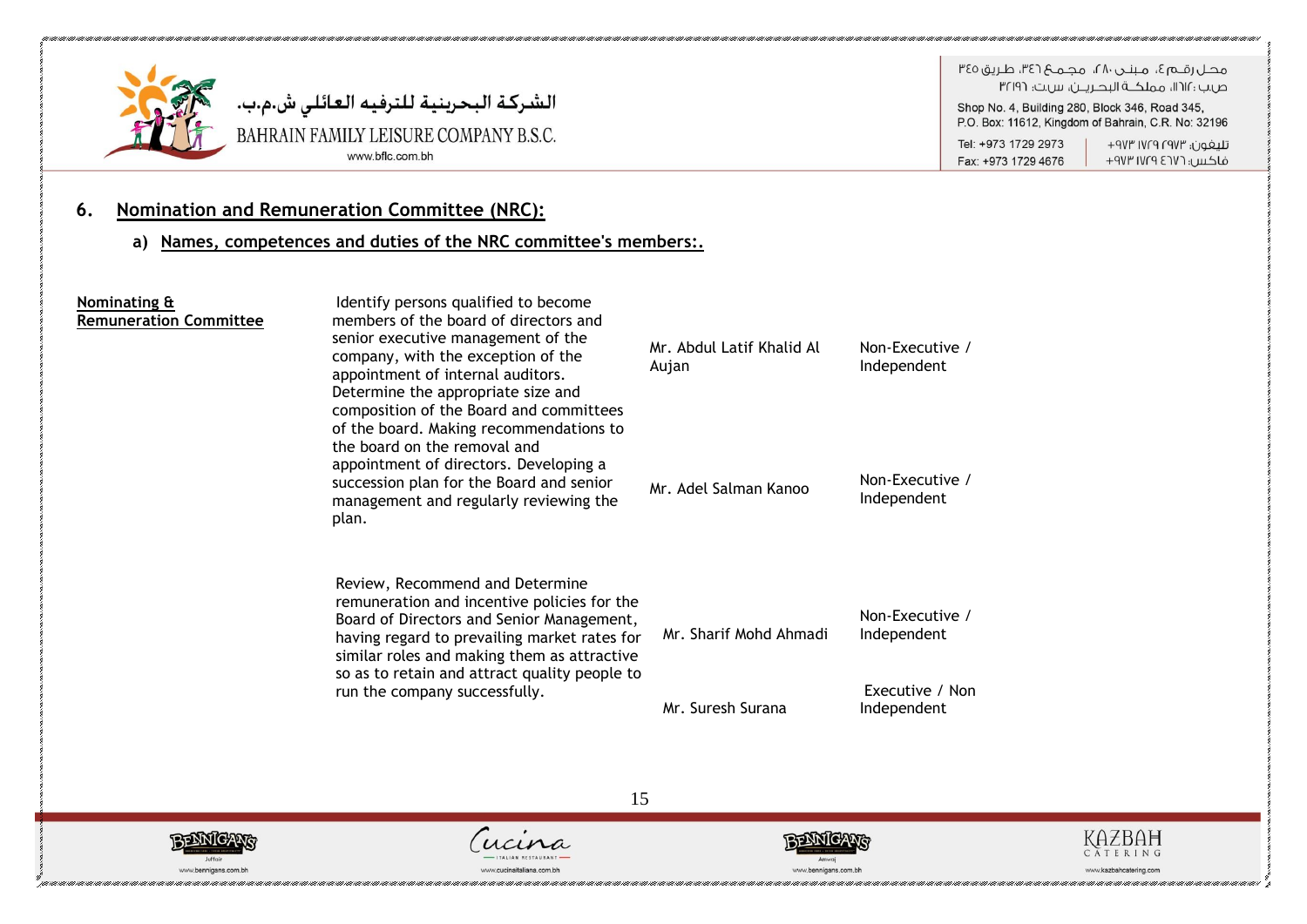

فاكس: ١٧٢٦ ١٧٢٩ ٩٧٣ Fax: +973 1729 4676

### b) **Number and dates of meetings held by the committee during the financial year and the number of times members attended the meetings in person**.

|                                 | 14 - Mav | 28 - November |
|---------------------------------|----------|---------------|
| Mr. Abdul Latif Khalid Al Aujan |          |               |
| Mr. Adel Salman Kanoo           |          |               |
| Mr. Sharif Mohd Ahmadi          | N        |               |
| Mr. Suresh Surana               | ٦I       |               |

**Total remuneration paid to the Nominating & Remuneration Committee members during 2018 amounted to BD 2,500/- as basic fee. Below table shows individual Members fee payment.**

| SI No. | <b>Name of Directors</b>               | <b>Total</b><br><b>Meeting</b> | No of<br>Attendance in<br>person | <b>Total</b><br>Amount<br><b>BHD</b> |
|--------|----------------------------------------|--------------------------------|----------------------------------|--------------------------------------|
| 1      | <b>Abdul Latif Khalid Al Aujan</b>     | 2                              | $\overline{2}$                   | 700.000                              |
| 2      | <b>Adel Salman Kanoo</b>               | 2                              | $\overline{\mathbf{z}}$          | 600.000                              |
| 3      | <b>Sharif Mohd Ahmadi</b>              | 2                              | $\overline{\mathbf{z}}$          | 600.000                              |
| 4      | <b>Suresh Surana</b>                   | 2                              | $\overline{\mathbf{z}}$          | 600.000                              |
|        | <b>Total Amount Paid - Sitting Fee</b> |                                |                                  | 2,500.000                            |





 $ucin$ 



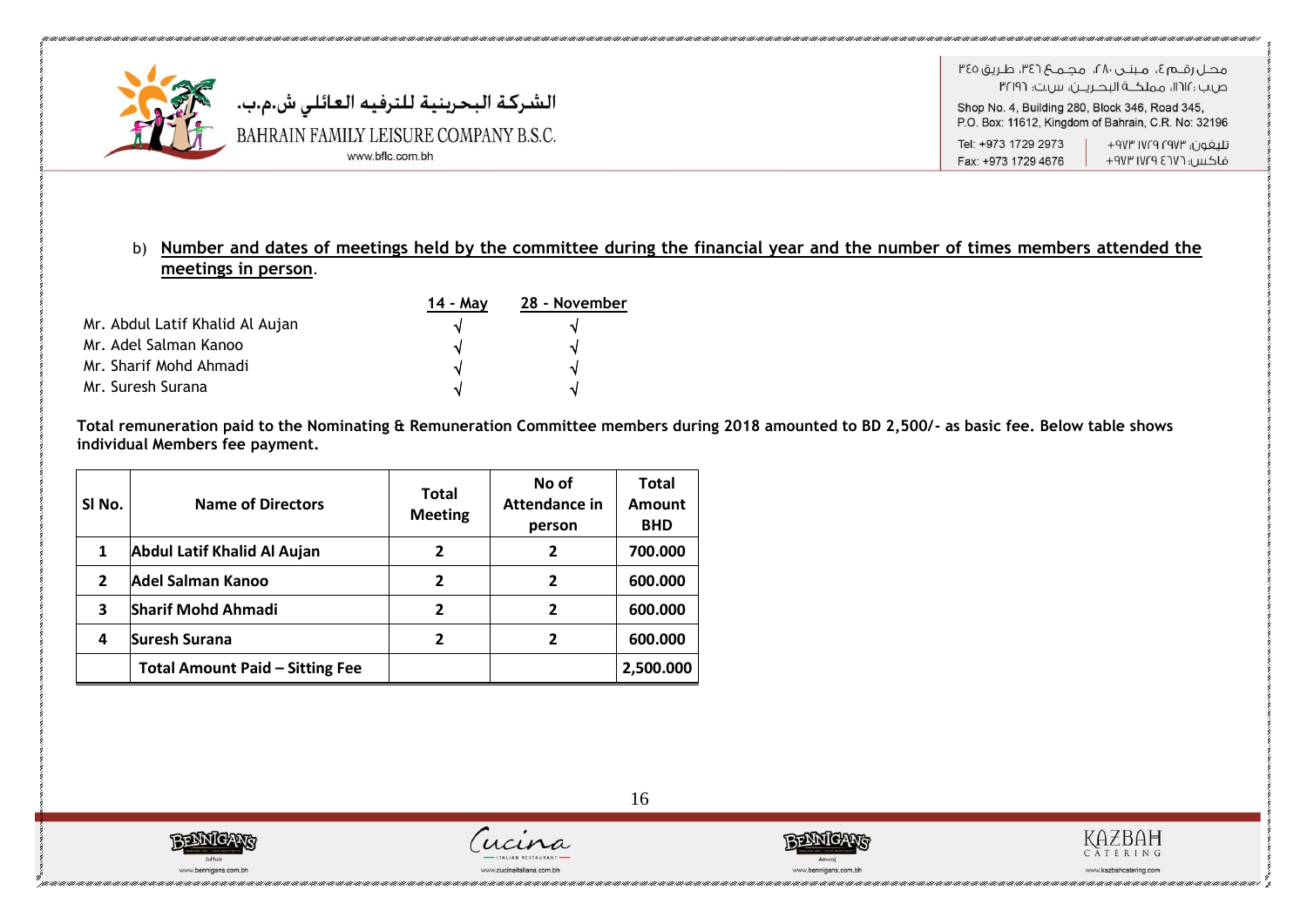

هجاراقيها ع، مينجر، ٢٨، مجميع ٣٤٦، طريق ٣٤٥ ص.ب : ١١٢١١، مملكــة البحـريــن، س.ت: ٣٢١٩٦

Shop No. 4, Building 280, Block 346, Road 345, P.O. Box: 11612, Kingdom of Bahrain, C.R. No: 32196

Tel: +973 1729 2973 Fax: +973 1729 4676

تليفون؛ ١٧٢٩ ١٧٢٩ ٩٧٣+ فاكس: ١٧٢٩ ١٧٢٩ ٩٧٣

### **7. Governance Committee:**

### **a) Names, competences and duties of the governance committee's members:.**

| Corporate<br>Governance | Corporate governance committee is an internal system that<br>encompasses polices, processes, people, and which makes                                                                                                  | Mr. Adel Salman<br>Kanoo  | Independent<br>Non-Executive / |
|-------------------------|-----------------------------------------------------------------------------------------------------------------------------------------------------------------------------------------------------------------------|---------------------------|--------------------------------|
| Committee               | sure the needs of shareholders and other stakeholders are<br>met in full. This will be accomplished by directing and<br>controlling managing activities using good business practices,                                | Mr. Sharif Mohd<br>Ahmadi | Non-Executive / Independent    |
|                         | objectivity, accountability and integrity. Corporate<br>Governance Committee implements Corporate Culture of the                                                                                                      | Mr. Ron Peters            | Executive / Non Independent    |
|                         | organization, commitment of the board and senior<br>management towards the corporate governance framework<br>and approach of company to adhere to the code as integrity<br>program rather than as compliance program. | Mr. Suresh Surana         | Executive / Non Independent    |

### b) **Summary of the committee performance report during the year 2018:.**

|                        | 16-April | 17-October |
|------------------------|----------|------------|
| Mr. Adel Salman Kanoo  |          |            |
| Mr. Sharif Mohd Ahmadi |          | N          |
| Mr. Ron Peters         |          |            |
| Mr. Suresh Surana      |          | N          |









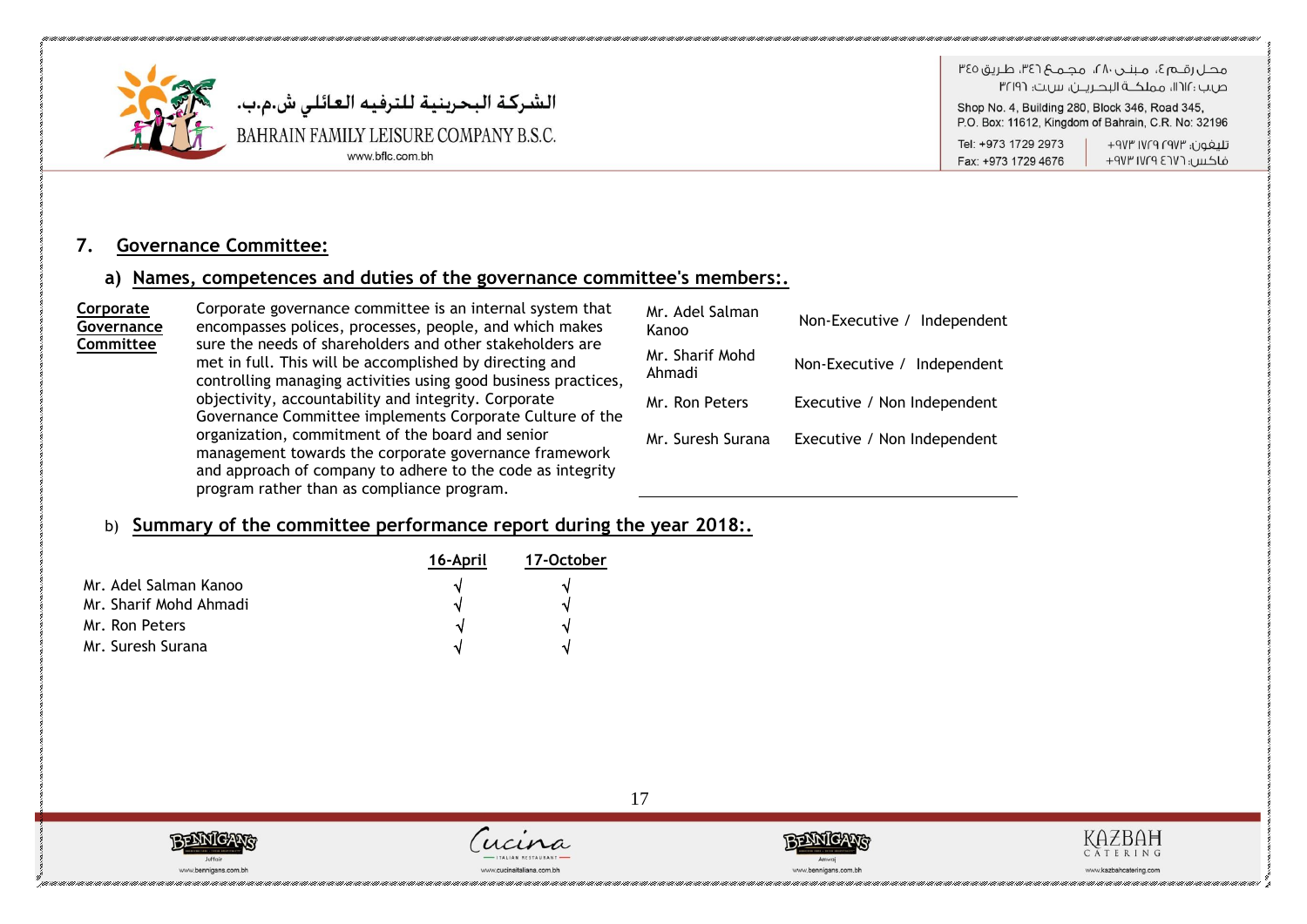

**Total remuneration paid to the Corporate Governance Committee during 2018 amounted to BD 2,500/- as basic fee. Below table shows individual Members fee payment.**

| SI<br>No.      | <b>Name of Directors</b>               | <b>Total</b><br><b>Meeting</b> | No of<br><b>Attendance</b> | <b>Total Amount</b><br><b>BHD</b> |
|----------------|----------------------------------------|--------------------------------|----------------------------|-----------------------------------|
| 1              | Adel Salman Kanoo                      | 2                              | 2                          | 700.000                           |
| $\overline{2}$ | <b>Sharif Mohd Ahmadi</b>              | $\overline{2}$                 | $\mathbf{2}$               | 600.000                           |
| 3              | <b>Ronald Peters</b>                   | 2                              | 2                          | 600.000                           |
| 4              | <b>Suresh Surana</b>                   | 2                              | 2                          | 600.000                           |
|                | <b>Total Amount Paid - Sitting Fee</b> |                                |                            | 2,500.000                         |

### **8. Corporate governance officer's name, qualifications, date of appointment, and contact details.**

| Name             | Oualification                           | Date of Appointment          | <b>Contact Details</b>                                                         |
|------------------|-----------------------------------------|------------------------------|--------------------------------------------------------------------------------|
| Mr. Ibrahim Abdo | <b>Business Hotel</b><br>Management/F&B | 18 <sup>th</sup> April, 2018 | Tele: 36555933 / 17292973<br>Fax: 17294676<br>e-mail: ibrahim.abdo@bflc.com.bh |

**9. Details of any irregularities committed during the financial year, their causes (if any), and the plan to address them in order to avoid future recurrence.**

**There were no irregularities committed or reported during the financial year 2018.** 





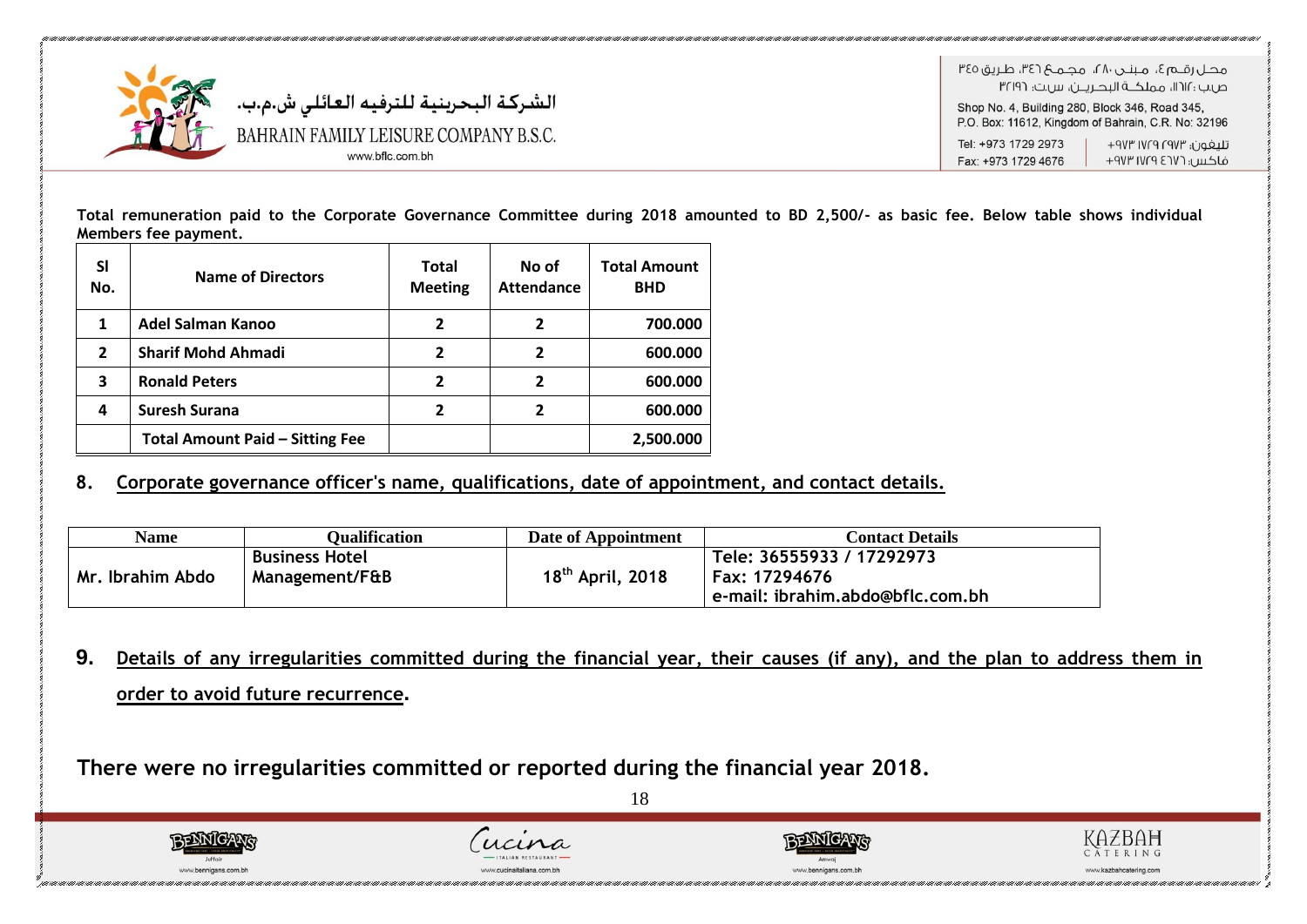

الشركة البحرينية للترفيه العائلي ش.م.ب. BAHRAIN FAMILY LEISURE COMPANY B.S.C. www bflc.com b

ص.ب : ١١٢١، مملكــة البحــريـــن، س.ت: ٣٢١٩٦ Shop No. 4, Building 280, Block 346, Road 345, P.O. Box: 11612. Kingdom of Bahrain, C.R. No: 32196 Tel: +973 1729 2973 تلىغون؛ ١٧٢٣ ١٧٢٩ ٩٧٣ Fax: +973 1729 4676 فاكس: ١٧٢٦ ١٧٢٩ ٩٧٣

**10. Description of the cash and in-kind contributions made by the Company during the year 20XX for the purpose of community development and environment preservation (In the absence of contributions, it should be stated that the Company did not make any contributions), indicating the recipients of these contributions.**

**There were no cash and in-kind contributions made by the Company during the year 2018.**

**a. Statement of shareholders' equity as of 31/12/2018 (individuals, corporate, government or organizations) to be classified as follows: Local, Gulf, Arab, and foreign.**

|                                   | <b>SHARE HOLDING %</b> |                  |                                    |              |  |  |  |
|-----------------------------------|------------------------|------------------|------------------------------------|--------------|--|--|--|
| <b>Shareholder Classification</b> | <b>Individuals</b>     | <u>Corporate</u> | <b>Government or Organizations</b> | <b>Total</b> |  |  |  |
|                                   |                        |                  |                                    |              |  |  |  |
|                                   | 48.18%                 | 40.84%           | 0.25%                              | 89.27%       |  |  |  |
| <u>Local</u><br><u>Arab</u>       | 9.76%                  | 0.97%            |                                    | 10.73%       |  |  |  |
| Foreign                           |                        |                  |                                    |              |  |  |  |
| <b>Total</b>                      | 57.94%                 | 41.81%           | 0.25%                              | 100.00%      |  |  |  |

**b. Description of the shareholders who hold 5% or more of the Company's share capital, indicating the name of the natural person who holds the shares, the final beneficiary, as at 31/12/2018 as follows:**

**No natural person holding company shares 5% or more of the company's share capital as at 31st December, 2018.**

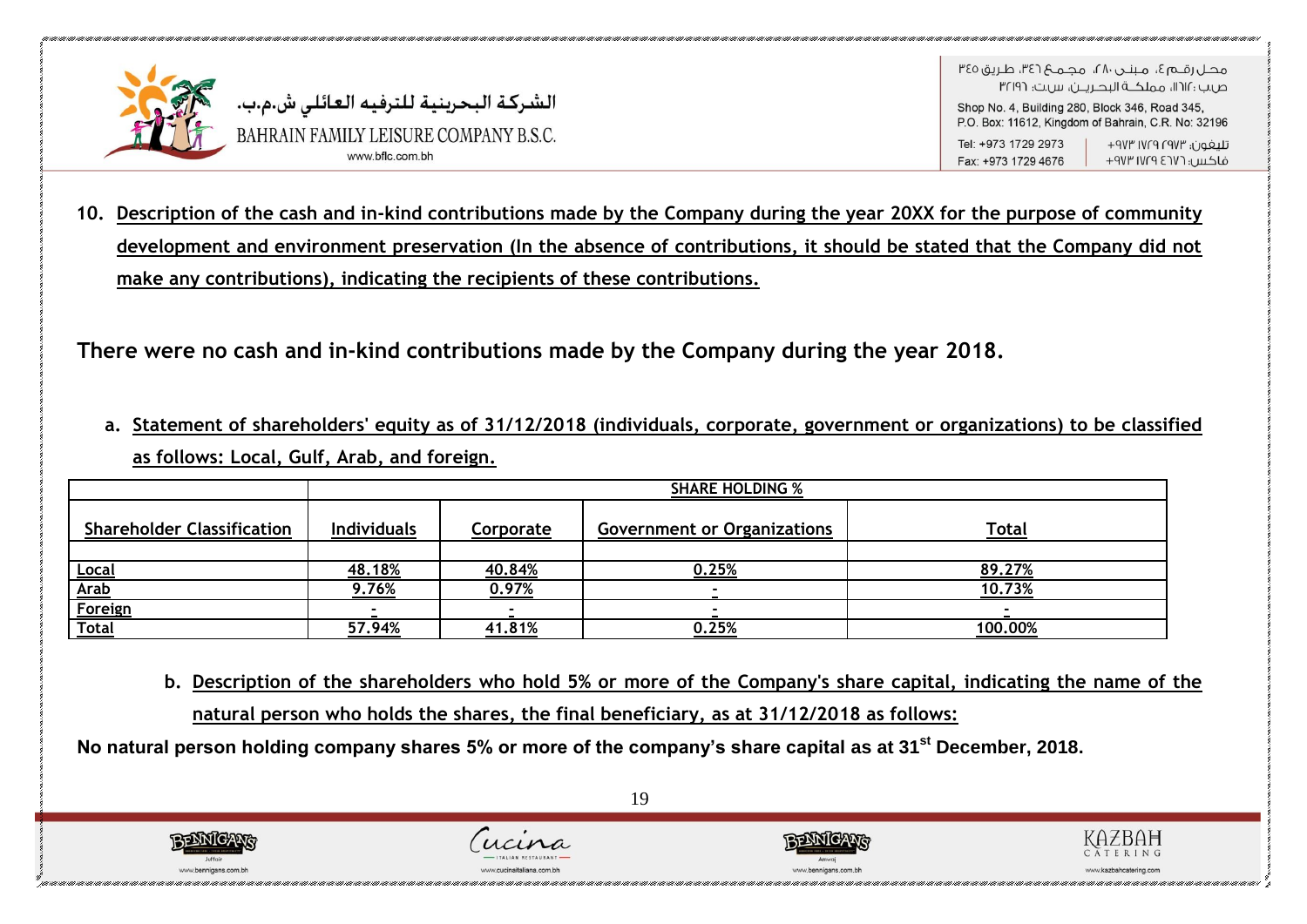

الشركة البحرينية للترفيه العائلي ش.م.ب. BAHRAIN FAMILY LEISURE COMPANY B.S.C. www.bflc.com.bh

هجاراقيها ع، مينجر، ٢٨، مجميع ٣٤٦، طريق ٣٤٥ ص.ب : ١١٢١١، مملكــة البحـريــن، س.ت: ٣٢١٩٦

Shop No. 4, Building 280, Block 346, Road 345, P.O. Box: 11612, Kingdom of Bahrain, C.R. No: 32196

تليفون؛ ١٧٢٩ ١٧٢٩ ٩٧٣+ Tel: +973 1729 2973 فاكس: ١٧٢٩ ١٧٢٩ ٩٧٣ Fax: +973 1729 4676

### **c. Description of how shareholders are distributed according to their respective shareholding as at 31/12/20XX as follows**:

| <b>Serial</b><br><b>Number</b> | <b>Shareholding (Share)</b> | No. of Shareholders                                     | <b>Number of Shares</b><br><u>held</u> | <b>Shareholding %</b> |
|--------------------------------|-----------------------------|---------------------------------------------------------|----------------------------------------|-----------------------|
|                                |                             |                                                         |                                        |                       |
|                                | $<$ 50,000                  | 810                                                     | 3,200,164                              | 8.00%                 |
|                                | 50,000 to 500,000           | 119                                                     | 15,265,175                             | 38.16%                |
|                                | 500,000 to 5,000,000        | 11                                                      | 11,434,661                             | 28.59%                |
|                                | >5,000,000                  |                                                         | 10,100,000                             | 25.25%                |
|                                | Total                       | 941                                                     | 40,000,000                             | 100.00%               |
|                                | .<br>$\sim$<br>.<br>.       | $\sim$ $\sim$ $\sim$ $\sim$ $\sim$ $\sim$ $\sim$ $\sim$ | .<br>$\cdots$                          |                       |

**d. Description of the significant events that occurred during the year 2018.**

**NIL**







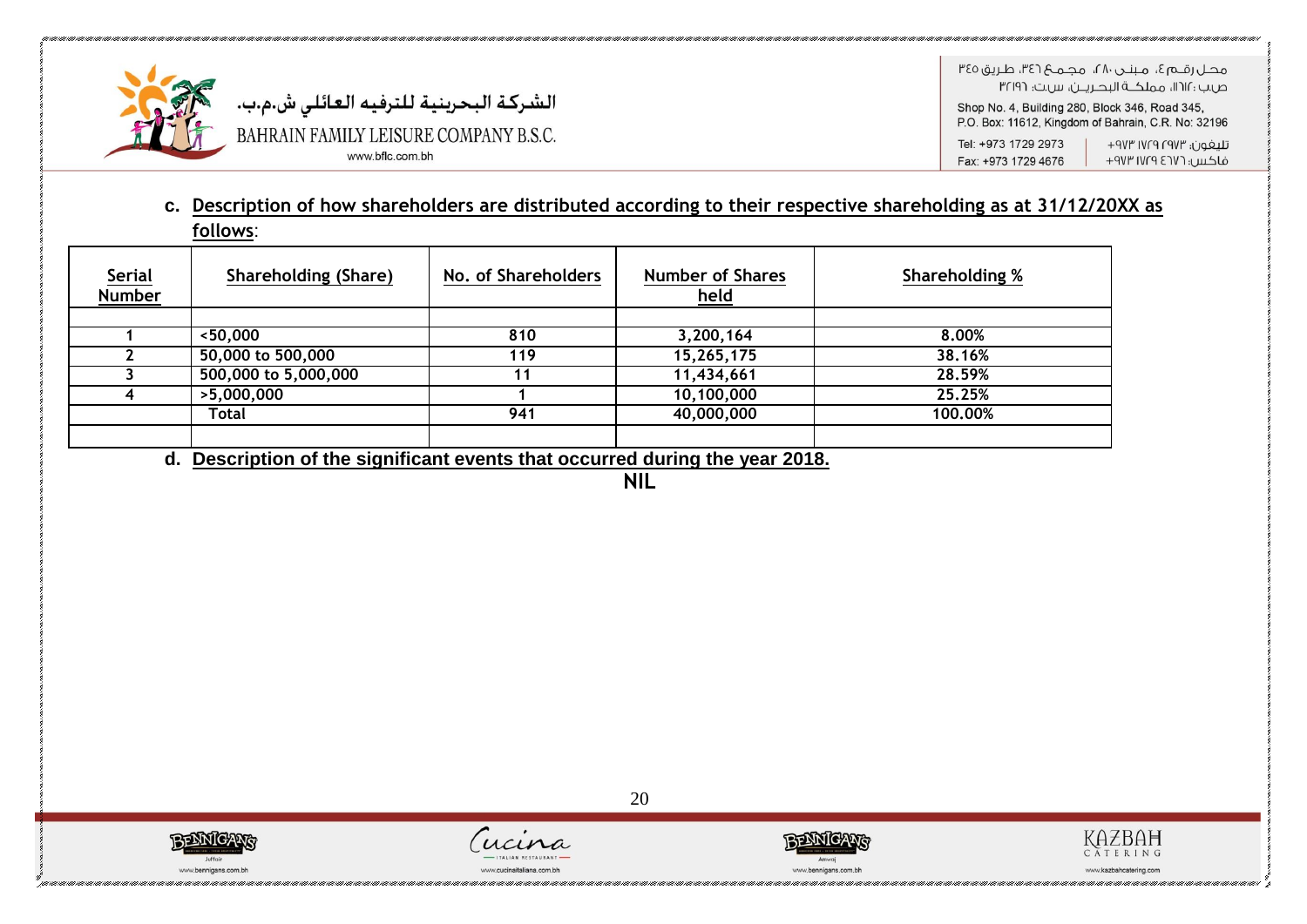

هجل رقبه ؟، منتدر ٢٨، محميم ٣٤٦، طريق ٣٤٥ ص.ب : ١١٢١١، مملكــة البحـريــن، س.ت: ٣٢١٩٦

Shop No. 4, Building 280, Block 346, Road 345, P.O. Box: 11612, Kingdom of Bahrain, C.R. No: 32196

Tel: +973 1729 2973 تليفون؛ ١٧٢٩ ١٧٢٩ ٩٧٣+

Fax: +973 1729 4676 فاكس: ١٧٢٦ ١٧٢٩ ٩٧٣

#### Compliance with the provisions of the Corporate Governance Code, as follows:  $11.$

| <b>Principle</b>                                                            |           | <b>Partially</b> | <b>Fully</b>     | <b>Explanation in case</b> |
|-----------------------------------------------------------------------------|-----------|------------------|------------------|----------------------------|
|                                                                             | compliant | <b>Compliant</b> | <b>Compliant</b> | of non-compliance          |
| Principle 1: The Company shall be headed by an effective, qualified and     |           |                  |                  |                            |
| expert board.                                                               |           |                  | Compliant        |                            |
| Principle 2: The directors and executive management shall have full         |           |                  |                  |                            |
| loyalty to the company.                                                     |           |                  | Compliant        |                            |
| Principle 3: The Board shall have rigorous controls for financial audit and |           |                  |                  |                            |
| reporting, internal control, and compliance with law.                       |           |                  | Compliant        |                            |
| Principle 4: The Company shall have effective procedures for                |           |                  |                  |                            |
| appointment, training, and evaluation of the directors                      |           |                  | Compliant        |                            |
| Principle 5: The Company shall remunerate directors and senior officers     |           |                  |                  |                            |
| fairly and responsibly.                                                     |           |                  | Compliant        |                            |
| Principle 6: The Board shall establish a clear and efficient management     |           |                  |                  |                            |
| structure for the Company and define the job titles, powers, roles and      |           |                  |                  |                            |
| responsibilities.                                                           |           |                  | Compliant        |                            |
| Principle 7: The Company shall communicate with shareholders,               |           |                  |                  |                            |
| encourage their participation, and respect their rights.                    |           |                  | Compliant        |                            |
| Principle 8: The Company shall disclose its corporate governance.           |           |                  | Compliant        |                            |
|                                                                             |           |                  |                  |                            |
| 21                                                                          |           |                  |                  |                            |





ww.cucinaitaliana.com.bh